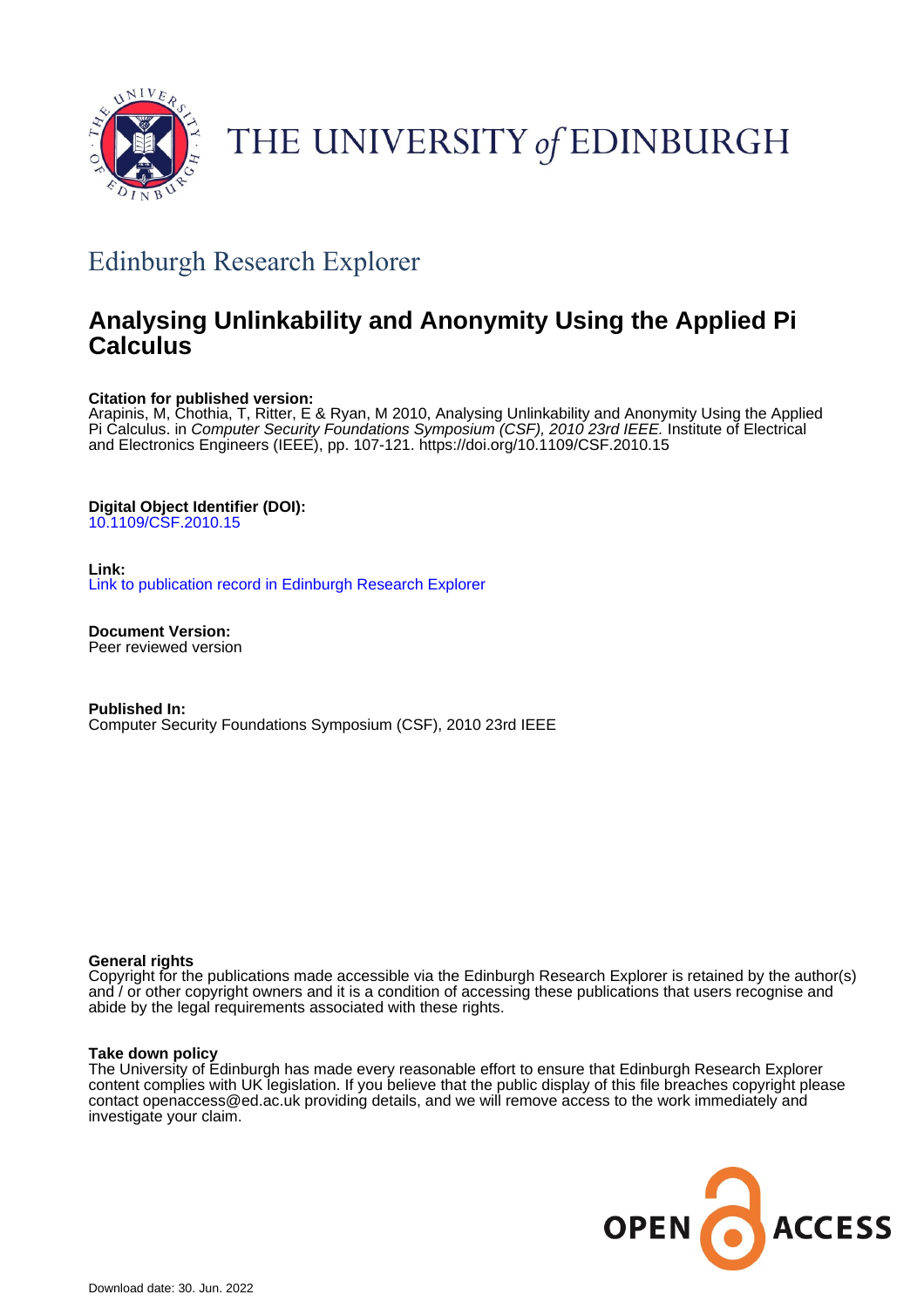## Analysing Unlinkability and Anonymity Using the Applied Pi Calculus

Myrto Arapinis, Tom Chothia, Eike Ritter and Mark Ryan

School of Computer Science, University of Birmingham, UK {m.d.arapinis, t.chothia, e.ritter, m.d.ryan}@cs.bham.ac.uk

*Abstract*—An attacker that can identify messages as coming from the same source, can use this information to build up a picture of targets' behaviour, and so, threaten their privacy. In response to this danger, unlinkable protocols aim to make it impossible for a third party to identify two runs of a protocol as coming from the same device. We present a framework for analysing unlinkability and anonymity in the applied pi calculus. We show that unlinkability and anonymity are complementary properties; one does not imply the other. Using our framework we show that the French RFID e-passport preserves anonymity but it is linkable therefore anyone carrying a French e-passport can be physically traced.

#### I. INTRODUCTION

The proliferation of portable computing devices has lead to a range of new computer security problems. Mobile phones, Bluetooth devices and RFID tags have all been shown to leak private information, and such security concerns are regularly reported by the media [9], [6], [17]. Protocols that keep the identity of their users secure may still allow an attacker to identify particular sessions as having involved the same principal. Such *linkability attacks* may, for instance, make it possible for a third party to trace the movements of someone carrying an RFID tag. Linkability attacks are not restricted to mobile devices; for example, they can also occur when using web-based services. When AOL published an anonymised list of search queries, the ability to link the different queries lead to serious breaches of privacy [6].

In this paper we give a framework for analysing unlinkability and anonymity in the applied pi-calculus. Using the applied pi-calculus [2] has the advantage of making our definitions precise, and lets us build on a large body of work on checking other security properties. Another advantage of the applied pi-calculus is that, in many cases, we can check protocols automatically using the ProVerif tool [7].

We give a "strong" and a "weak" definition of unlinkability. The strong definition is very much in the style of the applied pi-calculus: we say that a protocol is strongly unlinkable if an instance of the protocol made up of an arbitrary number of repeating processes is bisimilar to an instance in which no process runs more than once. While a protocol that has this property is unlinkable, the failure of this property does not guarantee a practical attack that would allow an observer to conclude that two particular runs come from the same process. Furthermore, bisimulation may fail due to the internal state of the processes, and these differences in the internal state may not be observable by an outside attacker. We define weak unlinkability based on the traces of a system. We consider

the case where an attacker has observed a system and decides that two particular messages might be from different sessions being performed by the same agent. The system is weakly unlinkable if, for all such cases, there exists another trace of the system, which looks the same to the attacker, and in this other trace the two messages came from different agents. A failure of weak unlinkability directly implies an attack.

We show that our definition of strong unlinkability implies the weaker version. As strong unlinkability can sometimes be checked automatically using the ProVerif tool, this means that when checking a protocol it is useful to check the strong definition first. If it fails, one may go on to use the weaker version to look for a practical attack. We also show that unlinkability does not imply anonymity, contradictory to what has been suggested by other authors [13]. An example of a device that would be unlinkable but not anonymous is an RFID tag with an identity-revealing kill function. Suppose the protocol is such that the past sessions are not linkable with the identity, and now the kill function is executed. It permanently disables the tag but also reveals its identity. Anonymity has been broken, but unlinkability of past sessions remains intact.

While looking for case studies to illustrate our work, we found a new linkability attack against the French version of the e-Passport. The Basic Access Control (BAC) protocol on e-Passports is designed to make the passports unlinkable [21]. We show that in the case of the French e-Passport, a replayed message can be used to identify a passport. This attack makes it possible to detect when a particular passport comes into range of a reader, which could for instance, be placed by a doorway, in order to monitor when a target enters or leaves a particular building. We also show that other nations, like UK, Germany, Ireland, and Russia have avoided this linkability attack in their implementation of the BAC protocol.

In the next section we briefly describe the applied picalculus. Our main definitions of strong and weak unlinkability are defined in Section III. The following two sections give our case study. Finally we conclude and discuss further work in Section V.

*Previous and Related Work:* We have previously announced the existence of the attack on the French passport [11], [17], this paper is the first to present a formal analysis of the attack we found. We suggested using the applied pi calculus to model untraceability in a previous paper [3]. The exact forms of our definitions and all of the theorems presented in this paper are new.

While security, authenticity and anonymity have been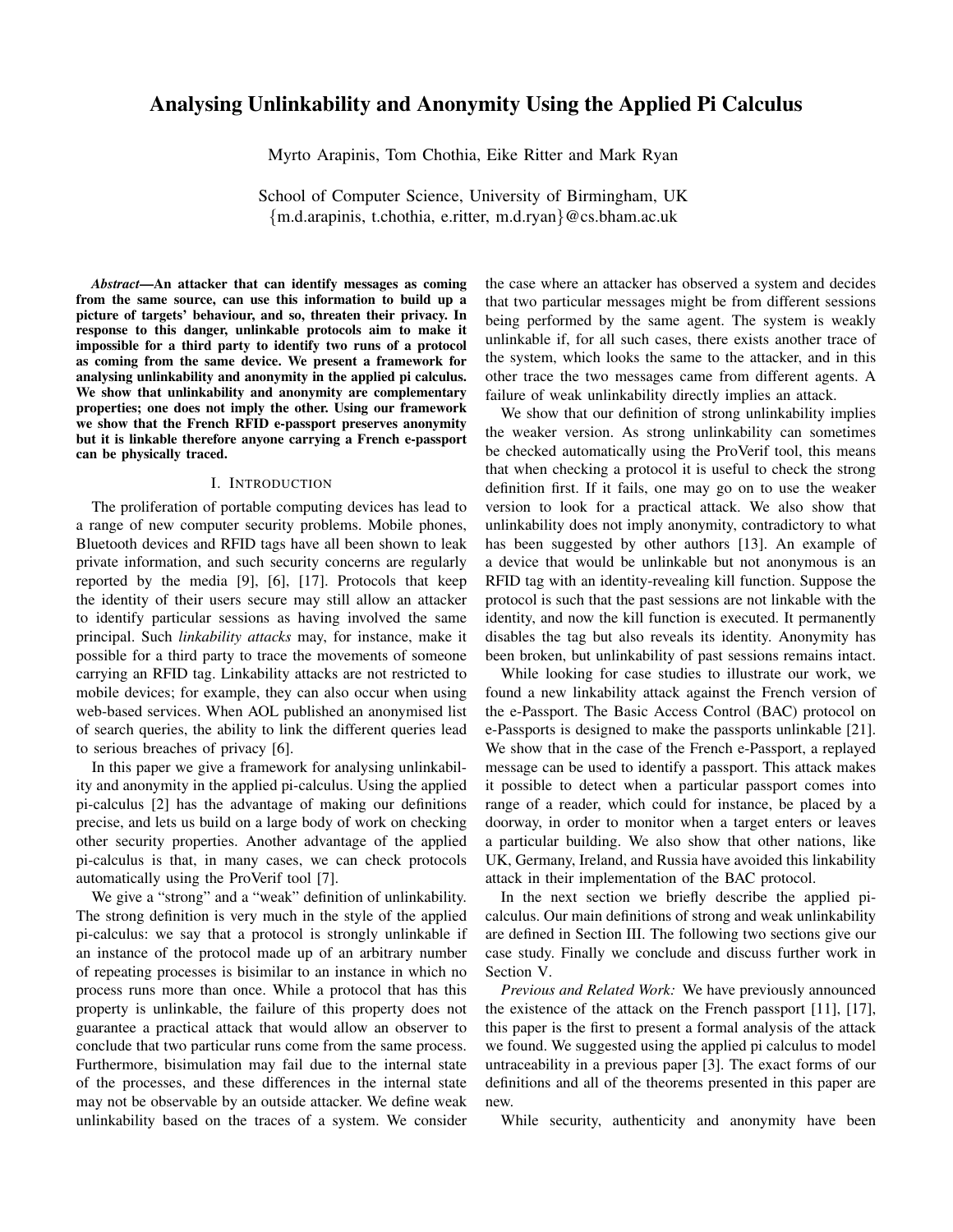widely studied, unlinkability has received less attention. A number of papers discuss the privacy problems raised by RFID technologies (see for example [16], [18], [24]) but very few precisely define what they mean by unlinkable<sup>1</sup>. Avoine *et al.* in [5] were the first to give a formal definition of unlinkability. Some other attempts to formalise unlinkability then followed [4], [8], [19], [23]. All this work is carried out in the computational model, which is poorly supported by automatic tools. The advantage of our work is that it is carried out in the symbolic setting, which (as already mentioned) is supported by the ProVerif tool. As these two settings are very different, it is difficult to compare our work directly.

In the symbolic world, Deursen *et al.* propose a formal definition of untraceability in a particular trace model [13] and in an algebraic model [14]. Their definition is similar to our definition of weak unlinkability, however our model is more general and allows us to also consider stronger definitions of unlinkability and anonymity, while the equational theory of the applied pi calculus lets us add arbitrary cryptographic primitives.

Symbolic work on anonymity is more common than work on unlinkability. For instance, Schneider and Sidiropoulos use CSP to analyse anonymity [22] and Garcia et al. [15] develop their own framework for proving anonymity based on epistemic logic. In previous work, we used a definition of anonymity in the pi-calculus to find a flaw in an anonymous file-sharing system [10], the definition of anonymity that we present in this paper is much more general. We have also looked at the anonymity of voting systems in the applied pi calculus [12].

#### II. THE APPLIED PI CALCULUS AND p-PARTY PROTOCOLS

The applied pi calculus [2] is a language for modelling distributed systems and their interactions. It extends the pi calculus with an equational theory, which is particularly useful for modelling cryptographic protocols. The following subsections describe the syntax and semantics of the calculus, equality relations for processes and the way in which we will describe protocols.

#### *A. Syntax*

The calculus assumes an infinite set of names  $\mathcal{N} = \{a, b, c, c, d\}$ ...}, an infinite set of variables  $V = \{x, y, z, ...\}$  and a finite signature  $\Sigma$ , that is, a finite set of function symbols each with an associated arity. We use meta-variables  $u, v, w$  to range over both names and variables. Terms  $M, N, T, \ldots$  are built by applying function symbols to names, variables and other terms. Tuples  $M_1, \ldots, M_l$  are occasionally abbreviated M. We write  $\{M_1/_{u_1}, \ldots, M_l/_{u_l}\}$  for substitutions that replace  $u_1, \ldots, u_l$  with  $M_1, \ldots, M_l$ . The applied pi calculus relies on a simple type system. Terms can be of sort Channel for channel names or Base for the payload sent out on these channels. Function symbols can only be applied to, and return, terms of

| $P,Q,R ::=$                      | processes            |
|----------------------------------|----------------------|
|                                  | null process         |
| $P \mid Q$                       | parallel             |
| ١P                               | replication          |
| $\nu n.P$                        | name restriction     |
| $u(x)$ . $P$                     | message input        |
| $\overline{u}\langle M\rangle.P$ | message output       |
| if $M = N$ then P else Q         | conditional          |
| $A, B, C ::=$                    | extended processes   |
|                                  | plain process        |
| $A \mid B$                       | parallel composition |
| $\nu$ n.A                        | name restriction     |
| $\nu x. A$                       | variable restriction |
| $\{M/_{x}\}\$                    | active substitution  |
|                                  |                      |

Fig. 1. Applied pi calculus grammar

sort Base. A term is ground when it does not contain variables. The grammar for processes is shown in Figure 1 where  $u$  is either a name or variable of channel sort.

Plain processes are standard. Extended processes introduce *active substitutions* which generalise the classical let construct: the process  $\nu x.({M/x} \mid P)$  corresponds exactly to the process let  $x = M$  in P. As usual names and variables have scopes which are delimited by restrictions and by inputs. All substitutions are assumed to be cycle-free.

The sets of free and bound names, respectively variables, in process A are denoted by  $fn(A)$ ,  $bn(A)$ ,  $fv(A)$ ,  $bv(A)$ . We also write fn $(M)$ , fv $(M)$  for the names, respectively variables, in term M. An extended process A is *closed* if it has no free variables. A *context*  $C[\_]$  is an extended process with a hole. We obtain  $C[A]$  as the result of filling  $C[\ ]$ 's hole with A. An *evaluation context* is a context whose hole is not under a replication, a conditional, an input, or an output.

The signature  $\Sigma$  is equipped with an equational theory E, that is a finite set of equations of the form  $M = N$ . We define  $=_E$  as the smallest equivalence relation on terms, that contains  $E$  and is closed under application of function symbols, substitution of terms for variables and bijective renaming of names.

#### *B. Semantics*

We now define the operational semantics of the applied pi calculus by the means of two relations: structural equivalence and internal reductions. *Structural equivalence* ( $\equiv$ ) is the smallest equivalence relation closed under  $\alpha$ -conversion of both bound names and variables and application of evaluation contexts such that:

$$
A \mid 0 \equiv A
$$
  
\n
$$
A \mid (B \mid C) \equiv (A \mid B) \mid C
$$
  
\n
$$
A \mid B \equiv B \mid A
$$
  
\n
$$
P \equiv P \mid P
$$
  
\n
$$
yu.vw.A \equiv vw.vu.A
$$
  
\n
$$
A \mid vu.B \equiv vu.(A \mid B)
$$
  
\n
$$
u.u. \equiv vu.u.A
$$
  
\n
$$
A \mid vu.B \equiv vu.(A \mid B)
$$
  
\nif  $u \notin f(n/A) \cup f(v/A)$   
\n
$$
\{M/x\} \equiv \{N/x\}
$$
  
\nif  $M = E N$ 

*Internal reduction*  $(\rightarrow)$  is the smallest relation closed under structural equivalence, application of evaluation contexts and such that

<sup>&</sup>lt;sup>1</sup>The term "untraceability" is often used in other papers. While the terms are sometimes interchangeable, we use "unlinkability" because we do not want to imply that the targets are necessarily being physically tracked.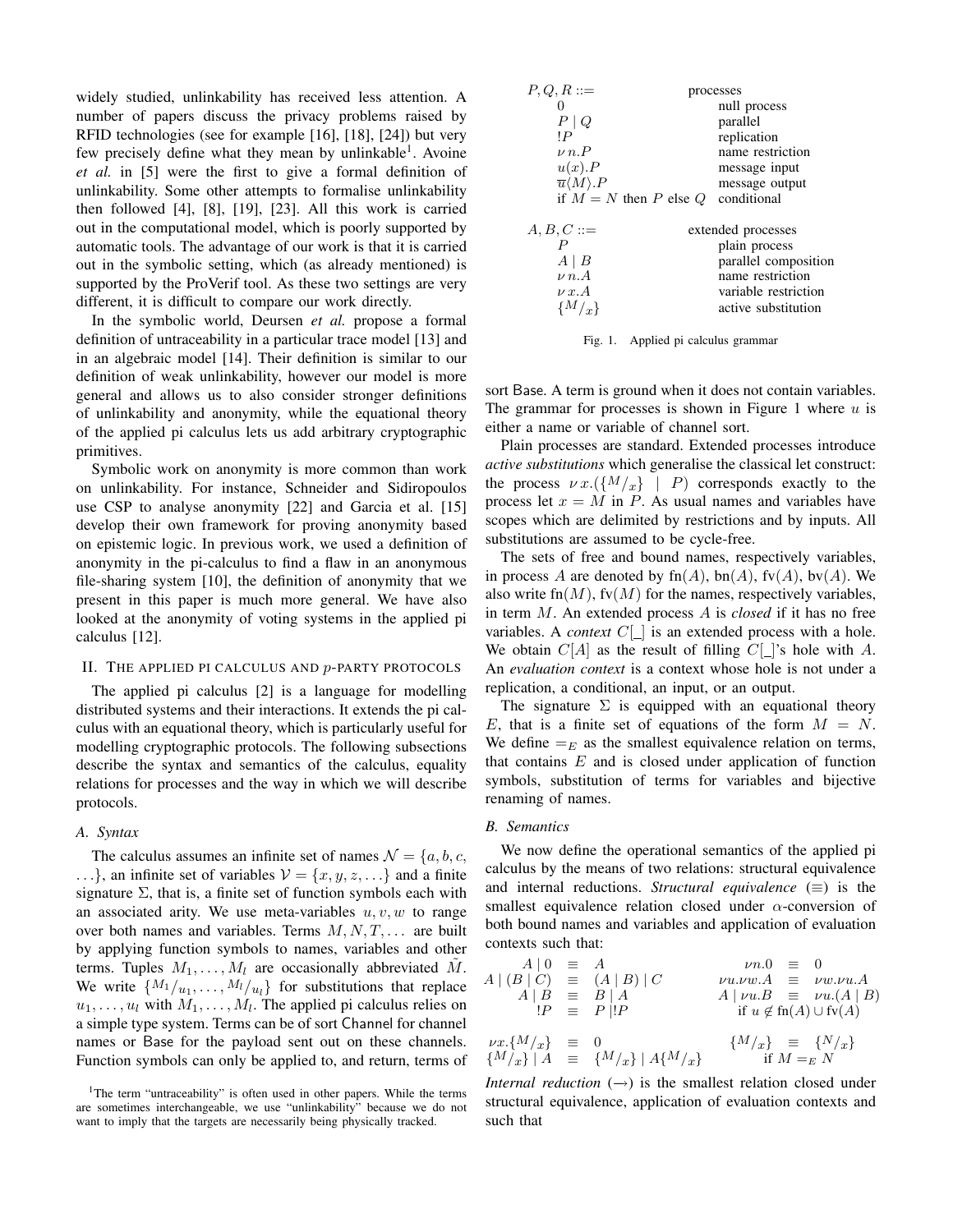| Сомм        | $\overline{c}\langle x\rangle.P \mid c(x).Q \rightarrow P \mid Q$ |
|-------------|-------------------------------------------------------------------|
| <b>THEN</b> | if $N = N$ then P else $Q \rightarrow P$                          |
| Else        | if $L = M$ then P else $Q \rightarrow Q$                          |
|             | for ground terms L, M where $L \neq_{E} M$                        |

We write  $\Rightarrow$  for an arbitrary (possibly zero) number of internal reductions.

*Labelled reduction*  $(\stackrel{\alpha}{\longrightarrow})$  extends the internal reduction and enables the environment to interact with the processes. The label  $\alpha$  is either an input, or the output of a channel name or a variable of base type.

$$
a(x).P \xrightarrow{\underline{a(M)}} P\{M/x\} \qquad \overline{a}\langle u \rangle.P \xrightarrow{\overline{a}\langle u \rangle} P
$$

$$
\xrightarrow{\underline{A} \xrightarrow{\underline{a}(u)} \underline{A'} \qquad u \neq \underline{a}} \qquad \qquad \nu u.A \xrightarrow{\nu u.\overline{a}\langle u \rangle} A'
$$

$$
\xrightarrow{\underline{A} \xrightarrow{\alpha} \underline{A'} \qquad u \text{ does not occur in } \alpha} \qquad \nu u.A \xrightarrow{\alpha} \nu u.A'
$$

$$
\xrightarrow{\underline{A} \xrightarrow{\alpha} \underline{A'} \qquad bv(\alpha) \cap fv(B) = bn(\alpha) \cap fn(B) = \emptyset} \qquad \qquad \overline{A \mid B \xrightarrow{\alpha} \underline{A'} \mid B}
$$

$$
\xrightarrow{\underline{A} \equiv B \qquad B \xrightarrow{\alpha} B' \qquad A' \equiv B' \qquad \qquad \overline{A \xrightarrow{\alpha} A'}
$$

We write  $\stackrel{\alpha}{\Rightarrow}$  for an arbitrary number of internal reductions followed by a labelled reduction and then an arbitrary number of internal reductions, i.e.,  $\stackrel{\alpha}{\Rightarrow}$  equals  $\Rightarrow \stackrel{\alpha}{\Rightarrow} \Rightarrow$ .

Example 1: Assume the empty signature, and consider the process

$$
P \triangleq \big| U \qquad U \triangleq \text{ vid. } \big| (\nu s. \overline{c} \langle \text{hello} \rangle) \big|
$$

This process  $P$  models a system with an unbounded number of agents  $(!U)$ . Each agent has a distinct identity as indicated by  $vid$  (although the ID is not used by the agent). Each agent executes an unbounded number of runs of the protocol (as indicated by the "!" in the  $U$  process) and each session simply involves outputting the message "hello" on the public channel c. Every session is associated with a distinct session identifier  $(\nu s)$ , which again is not used directly by the agent. The use of identifiers for particular agents help us keep track of who performs which actions, as we will see in Section III.

A possible trace of the process  $P$  is:

$$
P \equiv \text{ vid}_1. \text{ vid}_2. \text{ vs}_1. \text{ vs}_2. \\
 \begin{pmatrix} |U| | \langle \nu s. \overline{c} \langle \text{hello} \rangle \rangle | \langle \nu s. \overline{c} \langle \text{hello} \rangle \rangle | \\ \overline{c} \langle \text{hello} \rangle | \overline{c} \langle \text{hello} \rangle \end{pmatrix}
$$
\n
$$
\begin{pmatrix} \frac{\nu x. \overline{c} \langle x \rangle}{\overline{c} \langle x \rangle} & \text{vid}_1. \text{ vid}_2. \text{ vs}_1. \text{ vs}_2. \\
 \frac{\nu x. \overline{c} \langle x \rangle}{\overline{c} \langle \text{hello} \rangle | \langle \text{total} \rangle \rangle | \langle \text{vs. } \overline{c} \langle \text{hello} \rangle \rangle | \end{pmatrix}
$$
\n
$$
\begin{pmatrix} |U| | \langle \text{vs. } \overline{c} \langle \text{hello} \rangle | \langle \text{hello} \rangle | \\ \frac{\nu y. \overline{c} \langle y \rangle}{\overline{c} \langle \text{will. } \text{vid}_1. \text{ vid}_2. \text{ vs}_1. \text{ vs}_2.} \\
 \frac{|U| | \langle \text{vs. } \overline{c} \langle \text{hello} \rangle | \langle \text{vs. } \overline{c} \langle \text{hello} \rangle \rangle | \langle \text{hello} \rangle \rangle | \langle \text{hello} \rangle \rangle \end{pmatrix}
$$

In this trace, there are two agents with the identities  $id_1$  and  $id_2$  and two sessions of the protocol are executed. We cannot tell if both sessions where executed by the same agent, or if each agent executed a single run. This is because, in the first

step, the  $\bar{c}\langle hello \rangle$  processes could have been unwound from either agent.

#### *C. Equivalence Relations for Processes*

In this subsection, we define our notions of equivalence for processes. First, we say when active substitutions are the same, then we go on to define two complementary notions of equivalence: labelled bisimulation and trace equivalence.

A *frame*, denoted  $\varphi$  or  $\psi$ , is an extended process built from 0 and active substitutions  $\{M\langle x\rangle\}$ , which are composed by parallel composition and restriction. The frame  $\varphi(A)$  represents the static knowledge output by a process to its environment. The *domain* dom( $\varphi$ ) of a frame  $\varphi$  is the set of variables that  $\varphi$ exports; that is, the set of variables x for which  $\varphi$  contains an active substitution  $\{M/x\}$  such that x is not under restriction. Every extended process A can be mapped to a frame  $\varphi(A)$  by replacing every plain process in A with 0.

Two frames are considered different when there exists a pair of variables that are equal under the substitutions of one frame but not equal under the substitutions of the other. When it is impossible to tell two frames apart in this way, we say that they are statically equivalent:

**Definition 1 (Static equivalence):** Two closed frames  $\phi \equiv$  $\nu \tilde{m} \cdot \sigma$  and  $\theta \equiv \nu \tilde{n} \cdot \tau$  are statically equivalent, denoted  $\varphi \approx_s$  $\theta$ , if dom $(\varphi) = \text{dom}(\theta)$  and for all terms  $M, N$  such that  $(\tilde{m}\cup\tilde{n})\cap(\text{fn}(M)\cup\text{fn}(N))=\emptyset$ , we have  $M\sigma=_E N\sigma$  holds if and only if  $M\tau =_{E} N\tau$  holds. Two closed extended processes A, B are statically equivalent, written  $A \approx_{s} B$ , if  $\varphi(A) \approx_{s}$  $\varphi(B)$ .

We now present two notions of equivalence for the applied pi calculus. The first, trace equivalence, says that two processes are the same when they process the same sequences of inputs and outputs:

#### Definition 2 (Trace equivalence): Let

$$
tr_A = A_0 \stackrel{\alpha_1}{\Rightarrow} A_1 \stackrel{\alpha_2}{\Rightarrow} \dots \stackrel{\alpha_{n-1}}{\Rightarrow} A_{n-1} \stackrel{\alpha_n}{\Rightarrow} A_n
$$

and

´

$$
tr_B = B_0 \stackrel{\alpha_1}{\Rightarrow} B_1 \stackrel{\alpha_2}{\Rightarrow} \dots \stackrel{\alpha_{n-1}}{\Rightarrow} B_{n-1} \stackrel{\alpha_n}{\Rightarrow} B_n
$$

The traces  $tr_A$  and  $tr_B$  are *equivalent* denoted  $tr_A \sim tr_B$  if  $A_i \approx_s B_i$  for all *i*.

Two processes are trace equivalent if for every trace from each process there is an equivalent trace from the other.

Our second notion of equivalence, labelled bisimilarity, requires that the states of the reductions can be matched, as well as their actions. It is a stronger relation than trace equivalence; labelled bisimulation implies trace equivalence. However, if labelled bisimulation fails due to miss-matched states, then it still may be the case that an outside observer cannot tell the processes apart, as there may be no way to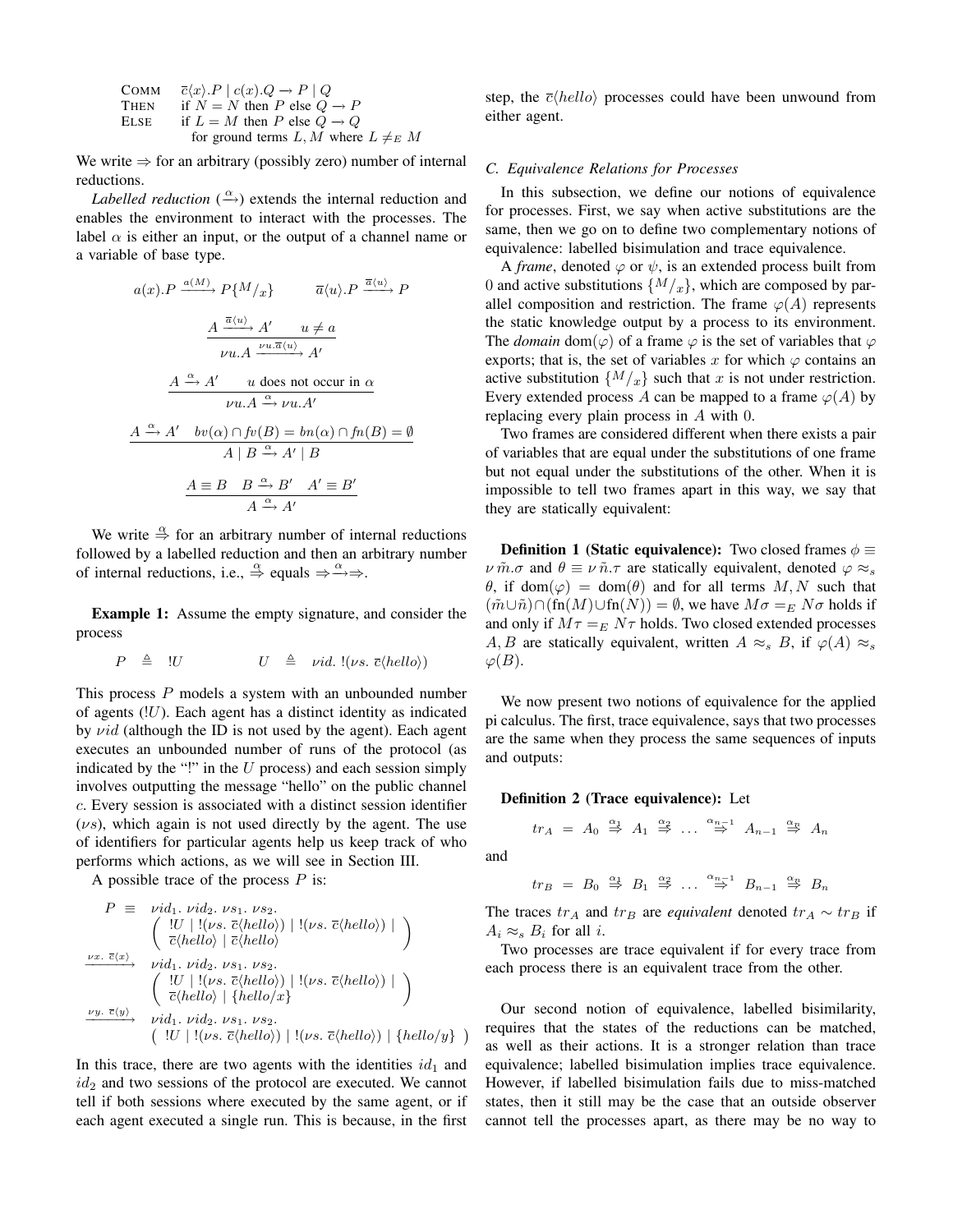detect the difference in state from outside the process. Labelled bisimulation is however more efficient to check, in terms of time, because a failure can be detected sooner.

Definition 3 (Labelled bisimilarity): Labelled bisimilarity  $(\approx_l)$  is the largest symmetric relation R on closed extended processes such that  $A \mathcal{R} B$  implies:

1)  $A \approx_{s} B$ ;

- 2) if  $A \to A'$  then  $B \Rightarrow B'$  and  $A' \mathcal{R} B'$  for some  $B'$ ;
- 3) if  $A \xrightarrow{\alpha} A'$  and fv $(\alpha) \subseteq \text{dom}(A)$  and  $\text{bn}(\alpha) \cap \text{fn}(B) = \emptyset$ ; then  $B \stackrel{\alpha}{\Rightarrow} B'$  and  $A' \stackrel{\frown}{\mathcal{R}} B'$  for some  $B'$ .

#### *D. The Class of* p*-Party Protocols*

In order to simplify our definitions we define standard forms of processes and protocols.

**Definition 4 (Canonical form):** A process  $A$  is said to be in canonical form if *(i)* names and variables never appear both bound and free, *(ii)* each name and variable is bounded at most once in A:

- *(i)* bn(A) ∩ fn(A) =  $\emptyset$  and bv(A) ∩ fv(A) =  $\emptyset$
- *(ii)* ∀C[\_],  $\mathcal{D}$ [\_], ∀B, C, ∀u

 $A = \mathcal{C}[\nu u.B] \land A = \mathcal{D}[\nu u.C] \Rightarrow \mathcal{C}[\square] = \mathcal{D}[\square] \land B = C$ Note that by  $\alpha$ -conversion we can always transform a process in a structurally equivalent one which is in canonical form.

Definition 5 (Well-formed Protocol): A p-party protocol is said to be *well-formed* if it is a closed plain process P of the form:

$$
P = \nu \tilde{n}. (R_1 | \dots | R_p)
$$
  

$$
\forall i \in \{1, \dots, p\} \; R_i = \nu id. \; \nu \tilde{m}. \; init_i. \; !(\nu s. \; main_i)
$$

where *(i)* all channels are ground, *(ii)* private channels are never sent on public channels, *(iii)* P is in canonical form, *(iv)*  $init_i$  and  $main_i$  are any two processes (possibly empty) such that  $P$  is a closed plain process, and  $(v)$  because we consider a Dolev-Yao attacker, *i.e.* controlling the network, public input channels and public output channels of P are disjoint.

For all i in  $\{1, \ldots, p\}$ ,  $R_i$  models the  $i^{th}$  role of the protocol and  $main_i$  models a session of role  $R_i$ . A user is an instance of a role, and we consider an unbounded number of users (replication in front of  $R_i$ s). Each user is dynamically associated to a distinct identity  $(\nu id)$ . A user can execute an unbounded number of sessions of the role he takes (replication in front of  $main<sub>i</sub>$ s). Each such session will dynamically be associated to a distinct session identifier  $(\nu s)$ .

It is important to note that this representation of protocols does not limit the kinds of processes we may consider. In the above definition either the *main* or the *init* process may be null and the processes do not have to explicitly make use of their identities. The roles may include a number of sub-roles, so each user may play more than one part in the protocol. This means that any protocol can be written as a well-formed protocol.

Example 2: Consider an RFID system with two roles: readers  $(R)$  and tags  $(T)$ . All readers share the same private key k corresponding to the public key  $\mathsf{pbk}(k)$ . The key-servers  $(K)$  publish the readers' public key pbk(k). Tags identify themselves to readers by sending their identity id encrypted with the readers' public key  $pbk(k)$ . For this example we consider the asymmetric encryption algorithm to be deterministic. This protocol can be modelled in the Alice and Bob notation by

> $T (id, \mathsf{pbk}(k))$  $\xrightarrow{\{id\}_{\text{pbk}(k)}}$  $R(k, \mathsf{pbk}(k))$

and by the following closed plain process over  $\Sigma = \{$ aenc, adec, pbk with the equational theory  $E = \{ \text{adec}(\text{aenc}(x, y)) = \text{pdk}(x) \}$ 

$$
\begin{array}{lll} P & \triangleq & \nu k. \ (!R \mid !T \mid !K) \\ R & \triangleq & \nu id. \ ( \nu s. \ in(x) ) \\ T & \triangleq & \nu id. \ ( \nu s. \ out_T \langle \text{aenc}(id, \text{pbk}(k)) \rangle ) \\ K & \triangleq & \nu id. \ out_K \langle \text{pbk}(k) \rangle \end{array}
$$

**Example 3:** We consider three traces of P of Figure 2. It is easy to see that  $A_2 \not\approx_s A_4$ . Indeed, if we consider the terms  $y_1$  and  $y_2$ , then

$$
y_1\phi(A_2) = \text{aenc}(id_1, \text{pbk}(k)) =_E \text{aenc}(id_1, \text{pbk}(k)) = y_2\phi(A_2)
$$

but

$$
y_1\phi(A_4) = \mathsf{aenc}(id_1, \mathsf{pbk}(k)) \neq_E \mathsf{aenc}(id_2, \mathsf{pbk}(k)) = y_2\phi(A_4)
$$

We can thus conclude that  $tr_1 \nightharpoonup tr_2$ . On the other hand,  $\phi(P) = \phi(A_5)$ ,  $\phi(A_1) = \phi(A_6)$ , and  $\phi(A_2) = \phi(A_7)$  imply that  $tr_1 \sim tr_3$ .

#### III. FORMALISING PRIVACY

The formal definitions of unlinkability and anonymity require us to define two complementary operations, namely the *augment* and the *erase* operations. The need for having the augment operation comes from the fact that the applied pi calculus does not provide us with information on the initiator of a transition. To express unlinkability we need to distinguish transitions initiated by the same users and transitions initiated by different users. However, we cannot do so in the trace exhibited in Example 1, for instance, because this trace corresponds to both the case where hello is outputted by the same user and the case when it is outputted by two different users.

#### *A. Augmented processes*

The purpose of the augment operation is to augment/annotate protocols in such a way that the initiator of particular actions is made explicit in the traces of the augmented/annotated protocol. Annotations are message outputs  $f\langle M \rangle$  where f is a channel not used in the original process. In labelled transitions, output labels for annotations use particular annotation variables. These annotation variables are not allowed to appear in input labels  $u(M)$ , so the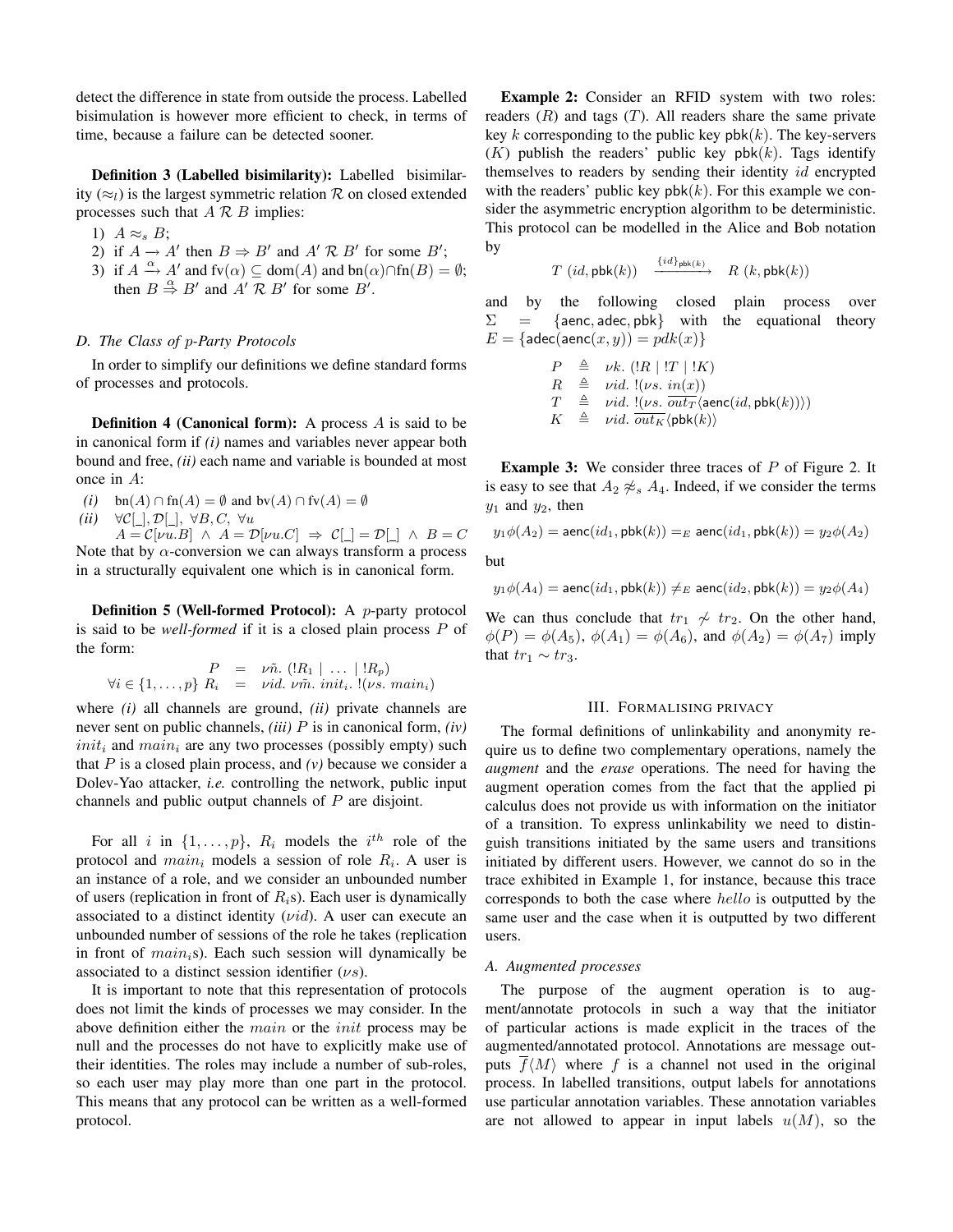$$
\begin{array}{c} \displaystyle\frac{\nu_{y_1}.\ \overline{out_T}\langle y_1\rangle}{out_T\langle y_1\rangle}A_1=\nu id_{T,1}.\ \nu s_{T,1}.\ \nu k. \\ \displaystyle\left\{\begin{array}{c} \vert R\mid T\mid 'K\mid \\ \vert (vs.\ \overline{out_T}\langle \text{aenc}(id_{T,1},\text{pbk}(k))\rangle\vert\vert\right\} \\ \displaystyle\left\{\begin{array}{c} \displaystyle\frac{\nu_{y_2}.\ \overline{out_T}\langle y_2\rangle}{out_T\langle y_2\rangle}A_2=\nu id_{T,1}.\ \nu s_{T,1}.\ \nu s_{T,2}.\ \nu k. \\ \displaystyle\left\{\begin{array}{c} \vert R\mid 'T\mid 'K\mid \\ \vert (vs.\ \overline{out_T}\langle \text{aenc}(id_{T,1},\text{pbk}(k))\rangle\vert\vert\right\} \\ \displaystyle\left\{\begin{array}{c} \displaystyle\frac{\nu_{y_1}.\ \overline{out_T}\langle y_1\rangle}{out_T\langle y_1\rangle}A_3=\nu id_{T,1}.\ \nu s_{T,1}.\ \nu k. \\ \displaystyle\left\{\begin{array}{c} \displaystyle\frac{\nu R\mid 'T\mid 'K\mid }{\vert (vs.\ \overline{out_T}\langle \text{aenc}(id_{T,1},\text{pbk}(k))\rangle\vert\vert\vert\right\} \\ \displaystyle\left\{\begin{array}{c} \displaystyle\frac{\nu v_2.\ \overline{out_T}\langle y_1\rangle}{out_T\langle y_1\rangle}A_3=\nu id_{T,1}.\ \nu s_{T,1}.\ \nu k. \\ \displaystyle\left\{\begin{array}{c} \displaystyle\frac{\nu R\mid 'T\mid 'K\mid }{\vert (vs.\ \overline{out_T}\langle \text{aenc}(id_{T,1},\text{pbk}(k))\rangle\vert\vert\vert\vert\right\} \\ \displaystyle\left\{\begin{array}{c} \displaystyle\frac{\nu R\mid 'T\mid 'K\mid }{\vert (vs.\ \overline{out_T}\langle \text{aenc}(id_{T,1},\text{pbk}(k))\rangle\vert\vert\vert\vert\right\} \\ \displaystyle\left\{\begin{array}{c} \displaystyle\frac{\nu R\mid 'T\mid 'K\mid }{\vert (vs.\ \overline{out_T}\langle \text{aenc}(id_{T,1},\text{pbk}(k))\rangle\vert\vert\vert\vert\
$$



adversary cannot learn them. (This condition is important, since annotations are added just for checking conditions on the initiator of some actions; an output  $\overline{f}(M)$  doesn't reveal  $M$  to the adversary). Hence, the execution of the process  $P$ after inserting annotations  $\overline{f}(M)$  is the execution of P without annotations, plus the recording of annotations using labels  $\overline{f} \langle \ell \rangle$ and active substitutions  $\{M/\ell\}.$ 

**Definition 6 (Annotated traces):** Let  $A$  be an annotated process using the particular channel  $f$  for annotations. The set  $T_A$  is the set of traces tr such that

$$
tr = A \Rightarrow \xrightarrow{\alpha_1} \xrightarrow{\beta_1} A_1 \dots A_{n-1} \Rightarrow \xrightarrow{\alpha_n} \xrightarrow{\beta_n} A_n
$$

where  $\forall i \in \{1, \ldots, n\}$ 

- 1)  $\alpha_i = \nu \ell$ .  $\overline{f} \langle \ell \rangle$ . for some variable  $\ell$ ;
- 2)  $(\text{fn}(\beta_i) \cup \text{bn}(\beta_i)) \cap \{f\} = \emptyset;$
- 3)  $(fv(\beta_i) \cup bv(\beta_i)) \cap V = \emptyset$  where V is the set of variables occurring in the  $\alpha s$ , *i.e.*  $V = \bigcup_{j \in \{1, ..., n\}} bv(\alpha_j)$ .

Intuitively,  $T_A$  restricts the non-silent actions of traces to alternate between an action on the channel  $f$  and an action on some other channel. It also requires that annotation variables do not occur in input actions, which corresponds to the fact that the intruder cannot access those variables.

Definition 7 (Augment operation): The augment operation annotates all actions on channels in the set  $\mathcal C$  with a term  $L$ (not already used in the process), using the particular channel  $f \notin Chan(A)$  as depicted in Figure 3. For an extended process A, the augmented process is  $A' = aug(A, C, f, L)$ .

We note that we do not allow channel names to be passed, therefore a broadcast of the label  $L$  on the channel  $f$  will be added before every use of the channels in the set  $C$ . We also note that the coupling between an action and the broadcast of the label for that action is quite loose. Only when we augment all public channels and restrict the non-silent actions of traces to alternate between an action on the channel  $f$  and an action on some other channel do we get a direct correspondence between an action and its label.

Assume we have a p-Party protocol A and we augment this process so that it broadcasts the label  $L$  on the channel f before every use of a public channel, giving us  $A'$ . Then for all annotated traces of  $A'$ , as formalised in Definition 6, the erasure of that trace is equivalent to some trace of A. In the other direction, for every trace of  $A$  there exists an equivalent erased trace of  $A'$ . We note that this only holds because we restrict ourselves to annotated traces, as defined in Definition 6, and we do not allow processes to output and input on the same public name.

We illustrate the intuition behind the augment operation in this example:

Example 4: Returning to our running example (Example 2), we can use the augment operation to indicate the initiator of each action. Our purpose is to accompany the first transition of  $tr_1$  with a message that informs us that the initiator of this transition is a tag with identity  $id_{T,1}$  and executing session  $s_{T,1}$ . In the same way we want to accompany the second transition of this trace with a message indicating that the initiator of this transition is the same tag  $id_{T,1}$  but executing session  $s_{T,2}$  this time. To do so, we consider a new ternary function symbol from and a constant T with no equational theory associated with it, and we accompany each action initiated by a tag with identity  $id$  executing session  $s$ with the message from  $(T, id, s)$ . If we use the channel  $c_{fr}$  to augment the process  $T$  of our running example, we obtain the following process:

$$
T' = aug(T, \{in,out_T,out_K\}, c_{fr}, \text{from}(\text{T}, id, s))
$$
  
= *vid.* !(*vs.*  $\overline{c_{fr}} \langle \text{from}(\text{T}, id, s) \rangle$ .  $\overline{out_T} \langle \text{aenc}(id, \text{pbk}(k)) \rangle$ )

In doing so, we enforce that, before each transition initiated by a tag t, t outputs a message indicating its identity and its current session. By restricting the set of considered traces for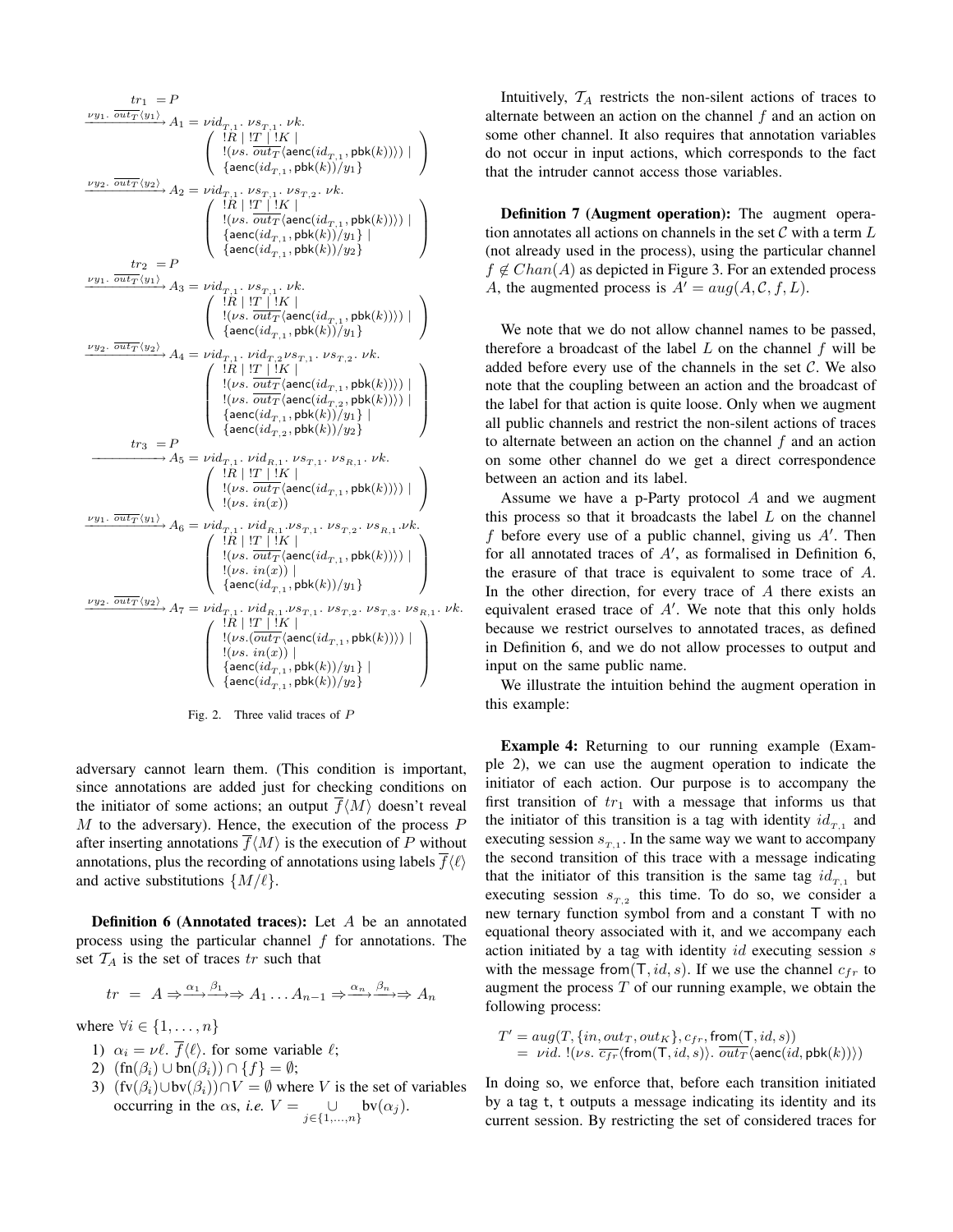| $aug(0, C, f, L)$                                                | $\triangleq$ | 0                                                                                              |                   |
|------------------------------------------------------------------|--------------|------------------------------------------------------------------------------------------------|-------------------|
| $aug(IF, C, f, L)$                                               | $\triangleq$ | $lang(P, C, f, L)$                                                                             |                   |
| $aug(\text{if } M = N \text{ then } P \text{ else } Q, C, f, L)$ | $\triangleq$ | $if M = N \text{ then } \overline{f}\langle L\rangle \cdot aug(P, C, f, L)$                    |                   |
| $aug(u(x).P, C, f, L)$                                           | $\triangleq$ | $\int_{\text{else } \overline{f}\langle L\rangle \cdot aug(Q, C, f, L)$                        | $if u \in C$      |
| $aug(u(x).P, C, f, L)$                                           | $\triangleq$ | $\int_{u(x).aug(P, C, f, L)}$                                                                  | $if u \in C$      |
| $aug(x).aug(P, C, f, L)$                                         | $\triangleq$ | $\int_{\overline{f}\langle L\rangle \cdot \overline{u}\langle M\rangle \cdot aug(P, C, f, L)}$ | $if u \in C$      |
| $aug(x).aug(P, C, f, L)$                                         | $\triangleq$ | $\int_{\overline{f}\langle L\rangle \cdot \overline{u}\langle M\rangle \cdot aug(P, C, f, L)}$ | $if u \in C$      |
| $aug(M).neg(P, C, f, L)$                                         | $\triangleq$ | $\int_{u(M).aug(P, C, f, L)}$                                                                  | $if u \in C$      |
| $aug(M).aug(P, C, f, L)$                                         | $\triangleq$ | $aug(A, C, f, L)$                                                                              | $aug(B, C, f, L)$ |
| $aug(\{M/x\}, C, f, L)$                                          | $\triangleq$ | $\$                                                                                            |                   |

the resulting process, we force these two outputs to happen consecutively.

Notation 1: For an annotated process  $A$  using channel  $f$ for the annotations, we define  $A \stackrel{(id,s,R):\alpha}{\Longrightarrow} B$  to mean the trace  $tr \in T_A$  of the form

 $tr = A \Rightarrow C_1 \stackrel{\nu \ell. f \langle \ell \rangle}{\rightarrow} C_2 \stackrel{\alpha}{\rightarrow} C_3 \Rightarrow B,$ for some  $C_1, C_2, C_3$  where  $\phi(C_2) \equiv \nu \tilde{p} \cdot \sigma$  and  $\ell \sigma =$ from(id, s, R), and  $\alpha \neq \nu \ell$ .  $\overline{f}\langle \ell \rangle$  for any  $\ell$ .

We now introduce the complementary operation *erase*, that in some cases is the inverse of the augment operation. Informally, given a set of channels  $C$  and a set of variables  $V$ , applying the erase operation to a process A results in a process  $A'$ , similar to  $A$ , but with its communications restricted to the ones not taking place on channels in  $C$ , and its active substitutions restricted to the ones not in  $V$ . In other words, this operation erases the actions occurring on channels of  $C$ as well as the active substitutions defining variables in  $V$ .

**Definition 8:** Let  $A$  be an extended process,  $C$  a set of channels, and  $V$  a set of variables. From  $A$  we build the erased process  $A' = erase(A, C, V)$  as defined in Figure 4.

Example 5: In Example 4, the augment operation added actions on the channel  $c_{fr}$  to the process T to make the process T'. If we erase the channel  $c_{fr}$  from the process T' we obtain T again:  $\text{erase}(T', \{c_{fr}\}, \emptyset) = T$ .

**Proposition 1:** Given a process A, a set of channels  $C$ , a new channel  $f \notin (C \cup Chann(A))$ , and a term L

$$
erase(aug(A, C, f, L), \{f\}, \emptyset) = A
$$

*Proof:* By structural induction over A.

We extend the operation  $erase()$  to traces of an annotated process.

**Definition 9:** Let  $P$  be an annotated process using the annotation channel  $f$  (not used in the original process), and the annotation variables  $\mathcal L$  (not used in the original process).

The erased trace  $\text{erase}(tr, \mathcal{L})$  is the same trace but with all the actions on the channel  $f$  removed:

$$
\begin{aligned}\n\text{erase}(P \xrightarrow{\nu \ell.} f \langle l \rangle \ tr, L) &= \text{erase}(tr, L \cup \{\ell\}) \\
\text{erase}(P \xrightarrow{\alpha} tr, L) &= \text{erase}(P, \{f\}, L) \xrightarrow{\alpha} \text{erase}(tr, L) \\
&\quad \text{if } (bn(\alpha) \cup fn(\alpha)) \cap \{f\} = \emptyset\n\end{aligned}
$$

When the set  $L$  is clear from the context, we will drop the  $L$ and write  $\text{erase}(tr)$  for  $\text{erase}(tr, L)$ ; and with a slight abuse of notion, we define  $\text{erase}(P) = \text{erase}(P, \{f\}, \mathcal{L})$ .

#### *B. Formalising unlinkability*

Unlinkability is informally defined by the ISO/IEC standard 15408 [1] as *ensuring that a user may make multiple uses of a service or resource without others being able to link these uses together.* In terms of the applied pi calculus, this means that an attacker cannot tell when two transitions of a trace  $tr$ are initiated by the same user. This will be the case if there exists another trace  $tr'$  of the system that looks the same to the attacker, and in which the two corresponding observable transitions are initiated by different users.

We consider the standard Dolev-Yao attacker that can intercept and replay messages, although we allow the possibility of private channels, which are not observable to the attacker. We define two notions of unlinkability. For our definition of "weak unlinkability" we consider an attack to be one in which the attacker can directly link two particular messages as being part of different sessions executed by the same principal. I.e., if an attacker can tell that a principal has used a service twice, but not when the service was used, we do not consider this a linkability attack. On the other hand, our definition of "strong unlinkability" places a much higher burden on the protocol; it requires that a system in which agents execute multiple times always looks the same as a system in which no agent executes more than once. Therefore, if the attacker learns anything about users repeating sessions strong unlinkability will fail.

To give a formal definition of unlinkability, we first need to augment the protocol we consider, in such a way that in any trace each observable transition will be accompanied with information on its initiator. We will then define unlinkability in terms of conditions on the traces of the augmented protocol (also called annotated or augmented traces hereafter).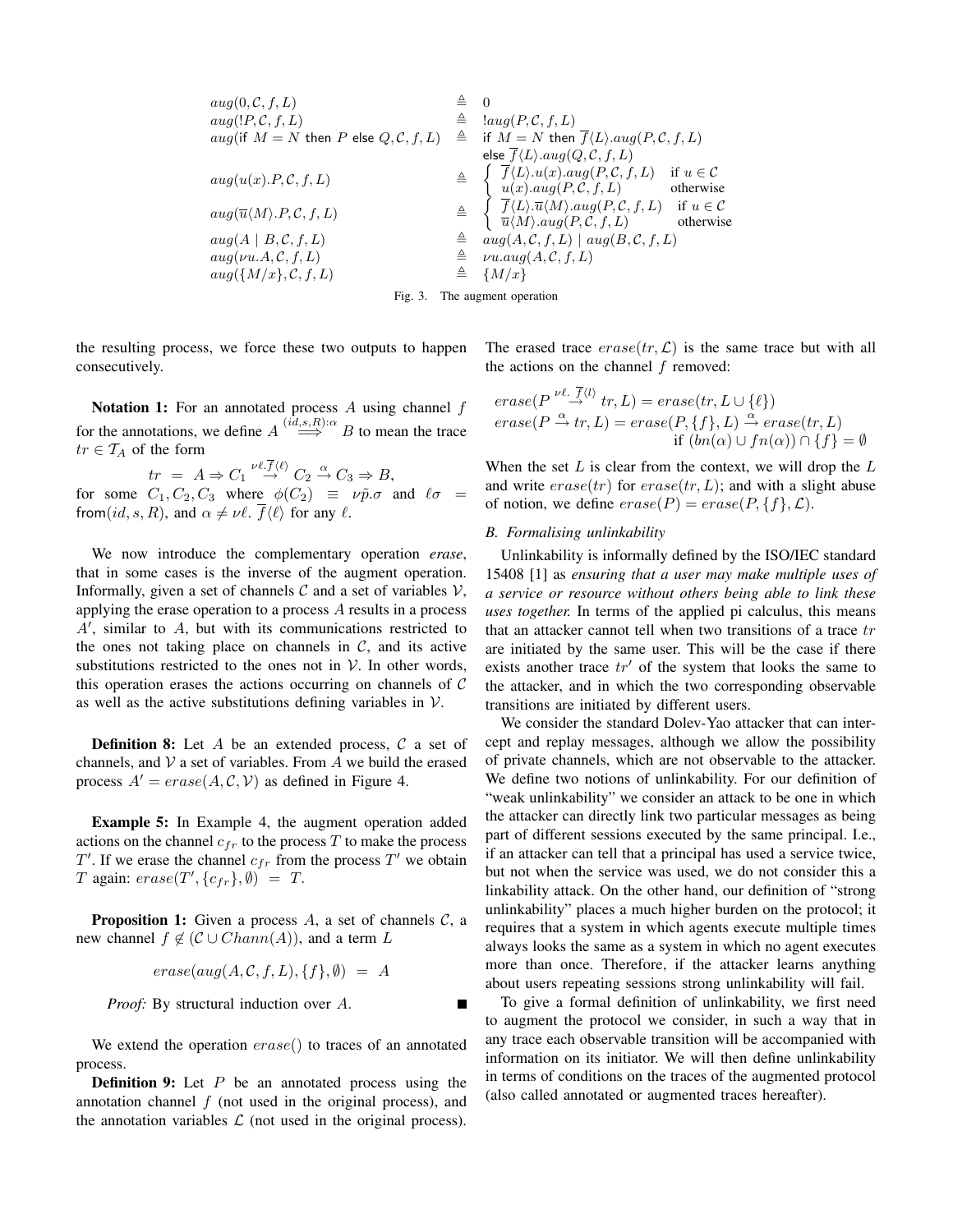| $\mathit{erase}(0, \mathcal{C}, \mathcal{V})$                             | ≜            |                                                                                                                                           |                                     |
|---------------------------------------------------------------------------|--------------|-------------------------------------------------------------------------------------------------------------------------------------------|-------------------------------------|
| $\text{erase}(!P, C, V)$                                                  | ≜            | $!(\text{erase}(P, C, V))$                                                                                                                |                                     |
| <i>erase</i> (if $M = N$ then P else $Q, C, V$ )                          | $\triangleq$ | if $M = N$ then $\text{erase}(P, C, V)$ else $\text{erase}(Q, C, V)$                                                                      |                                     |
| $erase(u(x).P, \mathcal{C}, \mathcal{V})$                                 | $\triangleq$ | $\left\{\begin{array}{l} \text{erase}(P, \mathcal{C}, \mathcal{V}) \\ u(x). \text{erase}(P, \mathcal{C}, \mathcal{V}) \end{array}\right.$ | if $u \in \mathcal{C}$<br>otherwise |
| $\text{erase}(\overline{u}\langle M \rangle.P, \mathcal{C}, \mathcal{V})$ |              |                                                                                                                                           | if $u \in \mathcal{C}$<br>otherwise |
| $\text{erase}(A \mid B, \mathcal{C}, \mathcal{V})$                        |              | $\triangleq \; \text{erase}(A, \mathcal{C}, \mathcal{V}) \mid \text{erase}(B, \mathcal{C}, \mathcal{V})$                                  |                                     |
| $\text{erase}(\nu u.A, C, V)$                                             | ≜            | $\nu u. \, \text{erase}(A, \mathcal{C}, \mathcal{V})$                                                                                     |                                     |
| $\text{erase}(\{M/x\}, \mathcal{C}, \mathcal{V})$                         |              | $\triangleq \begin{cases} 0 \\ \frac{4}{3}M/x \end{cases}$                                                                                | if $x \in \mathcal{V}$<br>otherwise |
|                                                                           |              | Fig. 4. The restrict operation                                                                                                            |                                     |

**Definition 10 (Protocol transformation**  $\overline{P}$ ): Let  $\Sigma$  be a signature and  $E$  an equational theory for this signature. Let  $P$ be a well-formed *p*-party protocol over  $\Sigma$  of the form described in Definition 5. Let  $C$  be the set of public channels of  $P$ and  $c_{fr}$  a channel not occurring in P. We now consider the signature  $\Sigma' = \Sigma \cup \{ \text{from}/3, \text{init}/0, R_1/0, \dots, R_n/0 \}$  and keep the equational theory E. We build the protocol  $\overline{P}$  over  $\Sigma'$  as follows:

$$
\overline{P} \triangleq \nu \tilde{n}.(|R'_1| \ldots |!R'_p)
$$

$$
\forall i \in \{1, \ldots, p\} \quad R'_i \triangleq \text{vid. } \nu \tilde{m}. \text{ } init'_i. \text{ } (\text{lvs. } main'_i) \n\quad \text{init}'_i \triangleq \text{ } aug (init_i, \mathcal{C}, c_{fr}, \text{from}(\mathcal{R}_i, id, \text{init})) \n\text{main}'_i \triangleq \text{ } aug (main_i, \mathcal{C}, c_{fr}, \text{from}(\mathcal{R}_i, id, s))
$$

In  $\overline{P}$  the roles are modified as follows: each atomic action of role  $R'_i$   $(i \in \{1, ..., p\})$  is preceded by an output on the channel  $c_{fr}$  of a message from $(R_i, id, s)$  that will dynamically be instantiated to correspond to the identity of the particular user and its current session.

Example 6: If we consider our protocol of Example 2 and apply the transformation we have just described, we obtain the following protocol:

 $\overline{P} \triangleq \nu k.$   $(|R'| | T' | K')$  $R'$  $\triangleq$  *vid.* !(*vs.*  $\overline{c_{fr}}$  (from  $(R, id, s)$ ).  $in(x)$ )  $T'$  $\triangleq \text{vid. } \left\{(\nu s, \overline{c_{fr}} \cdot (\text{from}(T, id, s)), \overline{out_T} \cdot (\text{aenc}(id, \text{pbk}(k))))\right\}$  $K' \triangleq \nu id. \overline{c_{fr}}$  (from  $(K, id, \text{init})$ ).  $\overline{out_K}$  (pbk $(k)$ )

We can now give a formal definition of unlinkability in the applied pi calculus.

**Definition 11 (Unlinkability):** Let  $P$  be a well-formed protocol of the form given in Definition 5. For  $R \in$  $\{R_1, \ldots, R_p\}$ , P is said to preserve R's *unlinkability* if for all traces  $tr \in \mathcal{T}_{\overline{P}}$  of the form:

$$
tr = \overline{P} \overset{(id_1, s_1, R_1): \alpha_1}{\Longrightarrow} A_1 \dots A_{n-1} \overset{(id_n, s_n, R_n): \alpha_1}{\Longrightarrow} A_n
$$

and for  $i, j \in \{1, \ldots, n\}$  it holds that  $R_i = R_j = R$  and  $s_i \neq \text{init} \neq s_j$ , there exists a trace  $tr' \in \mathcal{T}_{\overline{P}}$ 

$$
tr' = \overline{P} \stackrel{(id'_1, s'_1, R'_1): \alpha_1}{\Longrightarrow} A'_1 \ \ldots \ A'_{m-1} \stackrel{(id'_n, s'_n, R'_n): \alpha_n}{\Longrightarrow} A'_n
$$

such that

• 
$$
erase(tr) \sim erase(tr')
$$
, and

• 
$$
R'_i \neq R
$$
 or  $R'_j \neq R$  or  $id'_i \neq id'_j$  or  $s'_i = s'_j$ .

This definition captures the following intuition: for all observable transitions of tr  $(\alpha_i$  and  $\alpha_j)$  that are part of the role we are interested in  $(R)$  and not part of the initial setup phase (init), there should exist a trace that looks the same to the attacker  $(erase(tr) \sim erase(tr'))$  in which the two actions are performed by different agents  $(id'_i \neq id'_j)$  or they are not the role we are interested in  $(R'_i \neq R \text{ or } R'_j \neq R)$ or the two actions in question turn out to be part of the same session  $(s_i' = s_j')$ . Hence, an intruder facing a trace tr cannot be sure that the  $i^{th}$  and the  $j^{th}$  observable actions are initiated by different sessions of the same user, taking role  $R$ , because the attacker could equally well be observing the trace  $tr'$ .

Example 7: Our running example doesn't satisfy unlinkability because a tag identifies itself by sending the same, distinct message in every session. If we consider the trace  $tr_1$  of Example 3, any matching trace  $tr'_1$  that we might try to find to for fill the definition of unlinkability will have to perform the same outputs on the channel  $out<sub>T</sub>$ , in order to be trace equivalent. If we look at the protocol's specification all the outputs on channel  $out_T$  are initiated by tags, and of the form  $aenc(id, pbk(k))$  for some id distinct for each tag. In our augmented process each observable output on channel  $out_T$  of the form aenc(id, pbk(k)) will be preceded by an observable output on  $c_{fr}$  of the form from  $(T, id, s)$  for some s. Hence, in the augmented traces corresponding to  $tr'_1$  and  $tr_1$  the two outputs on channel  $out_T$  will be preceded by two outputs on channel  $c_{fr}$  stating that the initiator is the same tag. Hence, this protocol does not satisfy the second condition of the above definition of unlinkability.

Our definition of unlinkability is the direct translation from the informal definition of the ISO/IEC standard 15408 [1] to the applied pi calculus. However, it requires us to augment the processes we analyse and uses trace equivalence, which means that it does not lend itself to automated checking with the existing applied pi-calculus tools. This definition is also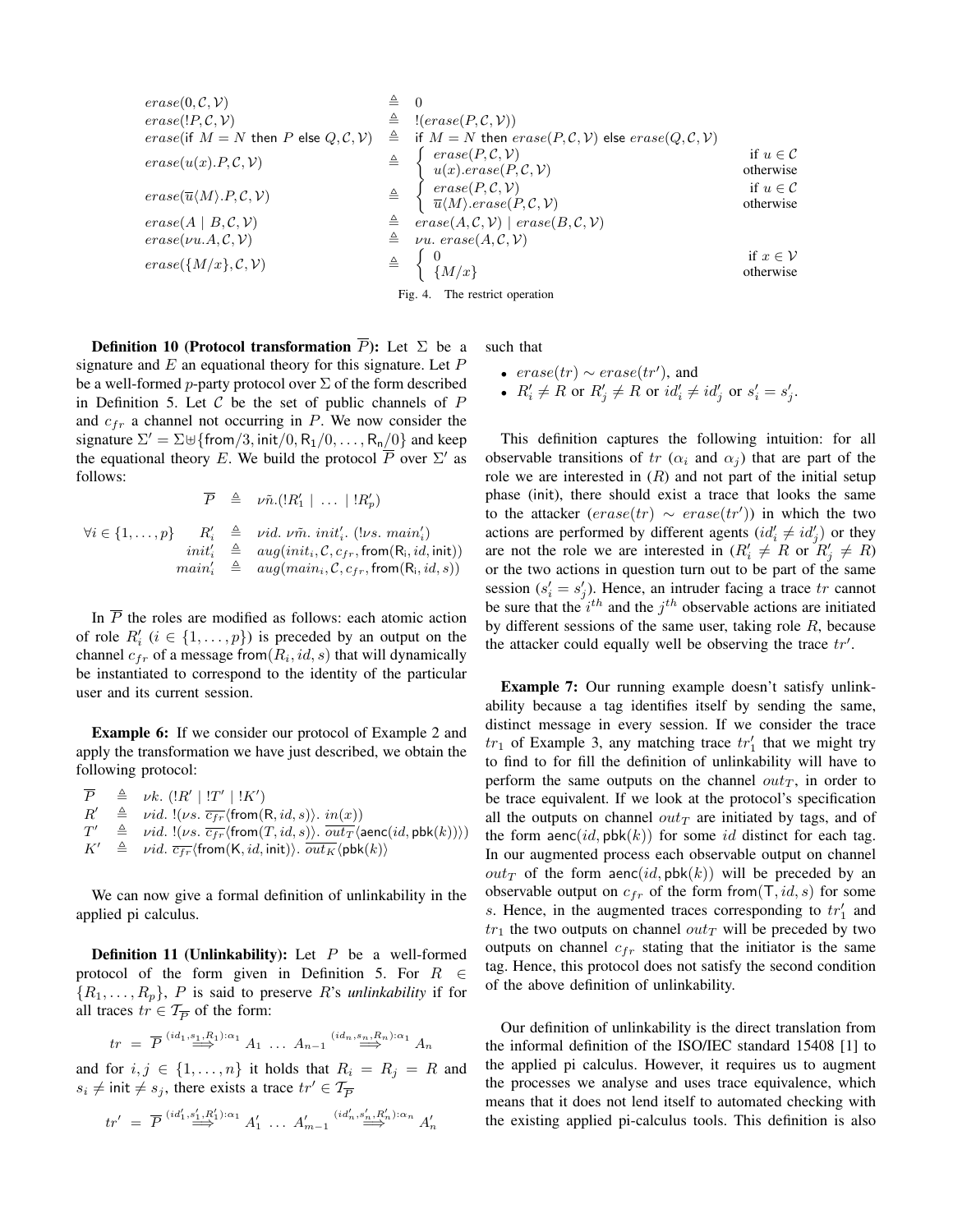relatively weak, the attacker may still learn some linkability information from an unlinkable protocol, e.g., if an attacker could tell that two out of four actions where performed by the same user, but not which two, the protocol would still be unlinkable. To address these concerns we give a stronger characterisation of unlinkability based on observational equivalence.

Informally, a protocol preserves strong unlinkability of the users taking the role  $R$  if each session of  $R$  looks to an outside observer as if it has been initiated by a different user. In other words, an ideal version of the protocol, with respect to, unlinkability would allow users to execute role  $R$  at most once. An outside observer should then not be able to tell the difference between the original protocol and the ideal version of this protocol.

**Definition 12 (Strong unlinkability):** Let  $\Sigma$  be a signature and  $E$  an equational theory for this signature, and let  $P$  be a well-formed *p*-party protocol over  $\Sigma$  of the form described at Definition 5. For all  $i \in \{1, \ldots, p\}$ , we build the protocol  $P^{R_i}$  over  $\Sigma$  as follows:

 $P^{R_i} \triangleq \nu \tilde{n}$ .  $(|R_1| \dots | R_{i-1} | R''_i | R_{i+1} | \dots | R_p)$  $R_i''$  $\triangleq$  vid. vm̃. init<sub>i</sub>. main<sub>i</sub>

 $P$  preserves *strong unlinkability* of  $R_i$  if

 $P \approx_l P^{R_i}$ 

In the ideal version of the protocol  $P^{R_i}$ , users can only take the role  $R_i$  at most once, i.e., they can execute at most one session of  $R_i$  (*main<sub>i</sub>*); this is enforced by removing the replication in front of  $main_i$ . The other roles of  $P^{R_i}$  ( $R_j$  with  $j \neq i$ ) are those of the original protocol P, hence allowing users to take them an unbounded number of times.

Note that unlinkability is trivially satisfied for  $R_i$  in the ideal protocol  $P^{R_i}$ . As each user executes at most one session of role  $R_i$ , there are never two sessions of the same user taking role  $R_i$  in the system that could be linked. Hence, if  $P \approx_l P^{R_i}$ , P will necessarily preserve  $R_i$ 's unlinkability.

Example 8: In the ideal version of our running example we allow tags to execute themselves at most once. Consider again the trace  $tr_1$  of the protocol given in Example 3. If P and  $P<sup>T</sup>$ were observationally equivalent then, there would be a trace  $tr'_1$  of  $P^T$  equivalent to  $tr_1$ . However, this is not the case; in any trace of  $P<sup>T</sup>$  all observable outputs on channel  $out_T$  are initiated by tags and of the form  $aenc(id, pbk(k))$  for some id. Since each tag executes itself at most once, all outputs on channel  $out_T$  of any trace of  $P^T$  contain a different identity in the place of  $id$  and hence are distinct. In other words, there is no trace of  $P<sup>T</sup>$  with two equal observable outputs on channel  $out_T$ , and thus there is no trace of  $P<sup>T</sup>$  equivalent to  $tr_1$ .

In order to support our observational-equivalence-based definition we need to compare the two given definitions of unlinkability. We will show that unlinkability is strictly weaker than strong unlinkability.

Theorem 1 (Unlinkability  $\Rightarrow$  Strong unlinkability): Let  $P$  be a well-formed  $p$ -party protocol of the form described in Definition 5, such that P preserves  $R_i$ 's unlinkability. It is not necessarily the case that  $P$  preserves strong unlinkability of  $R_i$ .

*Proof:* To prove this we show that there exists a role of a protocol P preserving unlinkability but not strong unlinkability. Consider the following protocol:

 $P \triangleq \nu c_{pv}$ . (! $R | !T$ )  $R \triangleq \text{vid. } !(\nu s. c_{pv}(x). c_{pv}(y).$  if  $x = y$  then  $\overline{c_{pb}}\langle beep \rangle)$  $T \triangleq \text{vid. } !(\nu s. \overline{c_{pv}}\langle id \rangle)$ 

Informally this protocol works as follows: tags  $(T)$  identify themselves to readers  $(R)$  by sending their identity id on the private, unobservable channel  $c_{pv}$ . When a reader identifies the same tag twice it may beep.

The role  $T$  preserves unlinkability. Indeed, since all the messages output by tags, are output on the private channel  $c_{\text{pv}}$ , an outside observer cannot see and thus cannot link any two messages sent by the same tag. More precisely, let tr be a trace of P. And let's consider tr itself for the trace  $tr'$ in the Definition 11. The second condition of the definition of unlinkability only concerns observable actions initiated by tags in tr, and since messages output by tags are not observable (they all occur on the private channel  $c_{pv}$ ), we have that tr and  $tr' (= tr)$  satisfy the second condition. Moreover, since we have considered  $tr' = tr$  the first condition of this definition trivially holds ( $tr' = tr \sim tr$ ).

However, T doesn't preserve strong unlinkability. While in the real protocol the reader can beep (after seeing the same tag twice), in the ideal version readers never beeps (as they will never see the same id more than once). ٠

This counter-example also shows that, in some cases, strong unlinkability may be stronger than would be desired. Although an outside observer can learn that a tag has identified itself to a reader at least twice it cannot identify the actions of the tags.

Theorem 2 (Strong unlinkability  $\Rightarrow$  Unlinkability): Let P be a well-formed p-party protocol of the form described at Definition 5, and such that  $P$  preserves strong unlinkability of the role  $R_i$ , then P also preserves unlinkability of  $R_i$ .

*Proof:* Due to lack of space, we only present a sketch of the proof. Let  $tr_1$  be a trace of  $\mathcal{T}_{\overline{P}}$ , and  $tr'_1 = erase(tr_1)$  its corresponding trace in  $Trace(P)$ . By strong unlinkability we know that there exists a trace  $tr'_2 \in Traces(P^{R_i})$  such that  $tr'_2 \sim tr'_1$ . By construction of the augmented protocol  $\overline{P^{R_i}}$ and by definition of  $\mathcal{T}_{\overline{P^{R_i}}}$ , we have that the corresponding trace  $tr_2$  of  $tr'_2$  is such that if two messages of the form from $(R_i, id, s_1)$  and from $(R_i, id, s_2)$  are outputted on channel  $c_{fr}$ , then  $s_1 = s_2$ . Now because each trace of  $P^{R_i}$  can be mimicked by an equivalent trace of  $\overline{P}$ , we know that there exists a trace  $tr_3$  of  $\overline{P}$  such that  $tr_3 \sim tr_2$  and such that if two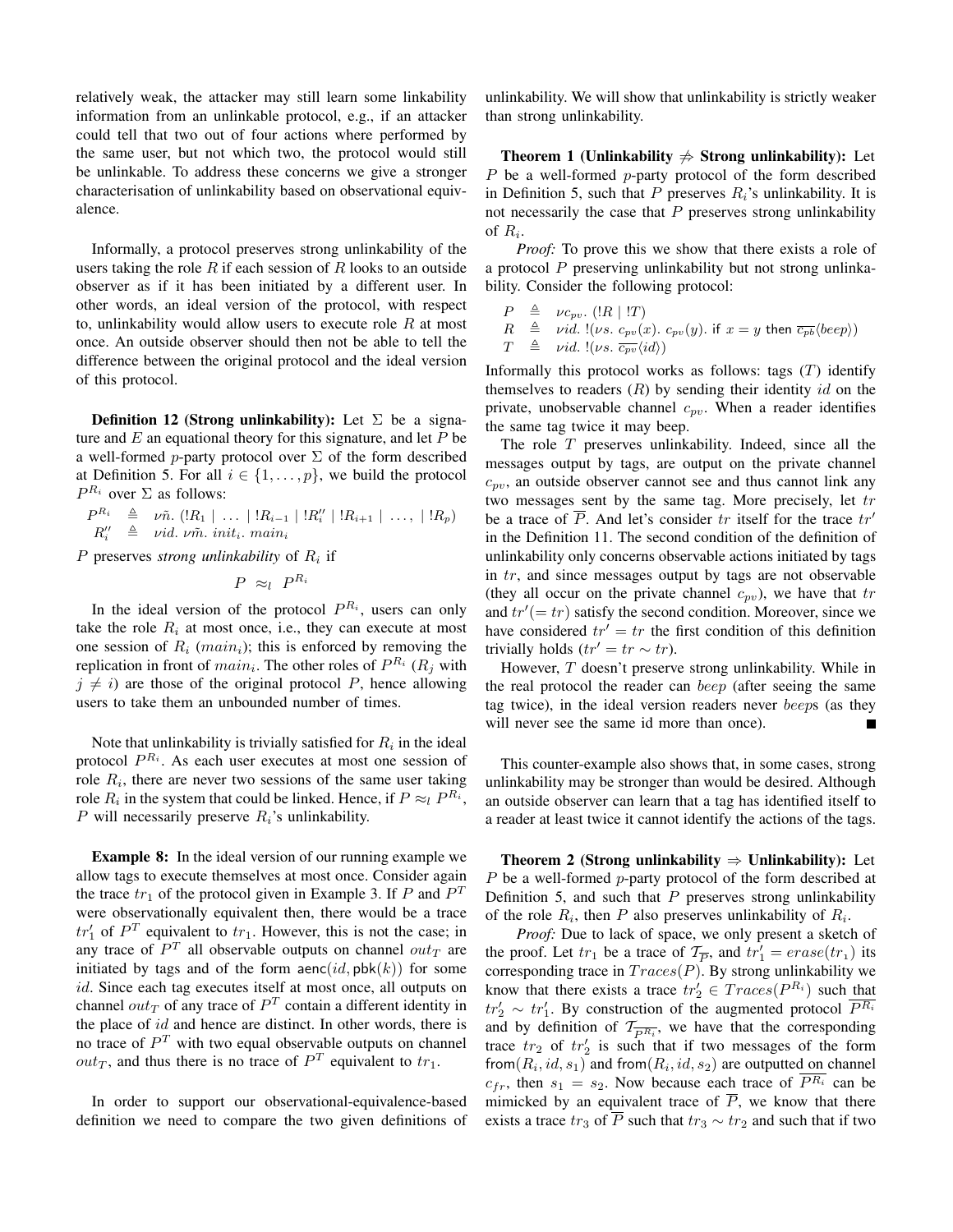messages of the form from  $(R_i, id, s_1)$  and from  $(R_i, id, s_2)$ are output on channel  $c_{fr}$ , then  $s_1 = s_2$ ; hence  $tr_1$  and  $tr_3$ satisfy the second condition of Definition 11. Finally since  $tr_2 \in \mathcal{T}_{\overline{PR_1}}$  and  $tr_3 \sim tr_2$ , we can conclude that  $tr_3 \in \mathcal{T}_{\overline{P}}$ and  $\text{erase}(tr_3) \sim \text{erase}(tr_2) (\sim \text{erase}(tr_1))$ . Thus  $tr_1$  and  $tr<sub>3</sub>$  also satisfy the first condition.

#### *C. Formalising anonymity*

Anonymity is informally defined by the ISO/IEC standard 15408 [1] as *ensuring that a user may use a service or resource without disclosing the user's identity.* In this sense, anonymity is not intended to protect the subject's identity, but rather the link between a use of a service and the identity of the user. In terms of the applied pi calculus, this means that an attacker should not be able to tell when a transition of a trace is initiated by one user or by another. This will be the case if, for every trace, there exists another trace of the system that looks the same to the attacker, and in which the corresponding observable transitions are initiated by a different user.

To give a formal definition of anonymity, we need to augment the considered protocol with information on the initiator of each action. However we will proceed in a slightly different way, because in order for anonymity to be broken for a user u, the intruder needs to have known u's identity. Hence, to express that the role  $R_i$  preserves anonymity we need to give the intruder access to the identity of a particular user taking this role.

**Definition 13 (Protocol Transformations**  $P_{R_i}$ ): Let  $\Sigma$  be a signature and  $E$  an equational theory for this signature. Let  $P$ be a well-formed *p*-party protocol over  $\Sigma$  of the form described above in Definition 5. From  $P$ , we build the protocol  $P_{R_i}$  over  $\Sigma$  as follows:

$$
P_{R_i} \triangleq \nu \tilde{n}. (|R_1| \dots | R_p | R_w) \nR_w \triangleq \nu \tilde{m}. init_w. !(\nu s. main_w) \ninit_w \triangleq init_i {id_w / id} \nmain_w \triangleq main_i {id_w / id}
$$

where  $id_w$  is a name not occurring in  $P$ .

 $R_w$  models a user with identity  $id_w$  taking role  $R_i$ . This identity  $id_w$  is public. Intuitively, P will be said to preserve anonymity of  $R_i$  if in any trace of  $P_{R_i}$ , an outside observer cannot distinguish  $id_w$ 's actions.

**Definition 14 (Protocol Transformations:**  $P_{R_i}$ ): Let  $\sum$ be a signature and  $E$  an equational theory for this signature. Let P be a well-formed p-party protocol over  $\Sigma$ , let C be its set of public channels, and  $c_{fr}$  a channel not occurring in P. We consider the signature  $\Sigma' = \Sigma \uplus {\{\text{from}/3, \text{init}/0, \text{R}_1, \dots, \text{R}_p\}}$ and keep the equational theory E. We extend the  $\overline{\phantom{a}}$  operation to processes of the form  $P^{R_i}$  as follows:

$$
\begin{array}{rcl}\n\overline{P_{R_i}} & \triangleq & \nu \tilde{n}.(\mathop{!R'_1} \mid \ \ldots \ \mid !R'_p \mid R'_w) \\
R'_w & \triangleq & \nu \tilde{m}.init'_w.!(\nu s.\ main'_w) \\
init'_w & \triangleq & aug(int_w, \mathcal{C}, c_{fr}, \mathop{from}(R_i, id_w, \mathop{init})) \\
main_w & \triangleq & aug(maxin_w, \mathcal{C}, c_{fr}, \mathop{from}(R_i, id_w, s))\n\end{array}
$$

where  $R'_j$  for all  $j \in \{1, \ldots, p\}$  are as defined in Definition 10.

Example 9: Continuing with our running example:

$$
\begin{array}{rcl} \overline{P_T} & \triangleq & \nu k. \ (!R' \mid !T' \mid !K' \mid T'_w) \\ T'_w & \triangleq & !(\nu s. \ \overline{c_{fr}} \langle \mathrm{from}(\mathsf{T},id_w,s) \rangle. \ \overline{out_T} \langle \mathrm{aenc}(id_w,\mathrm{pbk}(k)) \rangle) \end{array}
$$

with  $R'$ ,  $T'$ , and  $K'$  are as defined in Example 6.

**Definition 15 (Anonymity):** Let  $P$  be a well-formed  $p$ party protocol of the form described at Definition 5. Let  $R \in \{R_1, \ldots, R_p\},\ P$  is said to preserve R's anonymity if for all traces  $tr \in \mathcal{T}_{\overline{P_{\mathcal{P}}}}$ 

$$
tr = \overline{P_R} \stackrel{(id_1, s_1, R_1): \alpha_1}{\Longrightarrow} A_1 \ \ldots \ A_{n-1} \stackrel{(id_n, s_n, R_n): \alpha_1}{\Longrightarrow} A_n
$$

and for all  $j \in \{0, \ldots, n\}$  such that  $id_j = id_w$ ,  $s_j \neq \text{init}$  and  $R_j = R$  there exists a trace  $tr' \in \mathcal{T}_{\overline{P_R}}$ :

$$
tr' = \overline{P_R} \stackrel{(id'_1, s'_1, R'_1): \alpha_1}{\longrightarrow} A'_1 \dots A'_{m-1} \stackrel{(id'_n, s'_n, R'_n): \alpha_n}{\longrightarrow} A'_n
$$

such that  $\text{erase}(tr) \sim \text{erase}(tr')$ , and  $id'_j \neq id_w$ .

This definition captures the following: for all observable transitions  $(\alpha_i)$  originating from a session (s) of the user with identity  $id_w$  taking role  $R$ , there exists another trace of the system tr' which looks the same to the attacker (erase(tr)  $\sim$  $\text{erase}(tr')$ ) but in which the matching action was initiated by some other user  $(id'_j \neq id_w)$ . Hence, attackers faced with the trace  $\text{erase}(tr)$  cannot be sure that it is  $id_w$  initiating the  $j^{th}$ transition; as they could just as well be facing trace  $\text{erase}(tr').$ 

Example 10: We illustrate this definition by showing that our running example does not preserve a tag's anonymity. Consider the trace tr where the intruder gets  $pbk(k)$  on  $out<sub>K</sub>$ , and then the tag with identity  $id_w$  executes one session of the protocol:

$$
tr = Pr
$$
\n
$$
\xrightarrow{\nu z_1. \overline{out_K}\langle z_1\rangle} A_1 = \begin{pmatrix} \nu id_K. \nu k. \\ \{R \mid !T \mid !K \mid T_w \mid \\ \{pbk(k)/z_1\} \end{pmatrix}
$$
\n
$$
\xrightarrow{\nu i d_K. \nu s_w. \nu k.}
$$
\n
$$
\xrightarrow{\nu z_2. \overline{out_T}\langle z_2\rangle} A_2 = \begin{pmatrix} \frac{!R \mid !T \mid !K \mid T_w \mid}{\langle \nu s. \overline{out_T}\langle \text{aenc}(id_w, \text{pbk}(k)) \rangle \rangle \mid} \\ \frac{!R \mid !T \mid !K \mid T_w \mid}{\{pbk(k)/z_1\} \mid} \\ \frac{!R \mid !K \mid T_w \mid}{\{abc(id_w, \text{pbk}(k))/z_2\}} \end{pmatrix}
$$

Figure 5 shows the corresponding augmented trace of  $\mathcal{T}_{\overline{P_T}}$ . If there exists a trace  $tr'' \in Traces(P_T)$  such that  $tr \sim tr''$ , then  $tr''$  must contain exactly one output on the channel  $out_K$ followed by one output on channel  $out_T$ . By inspecting the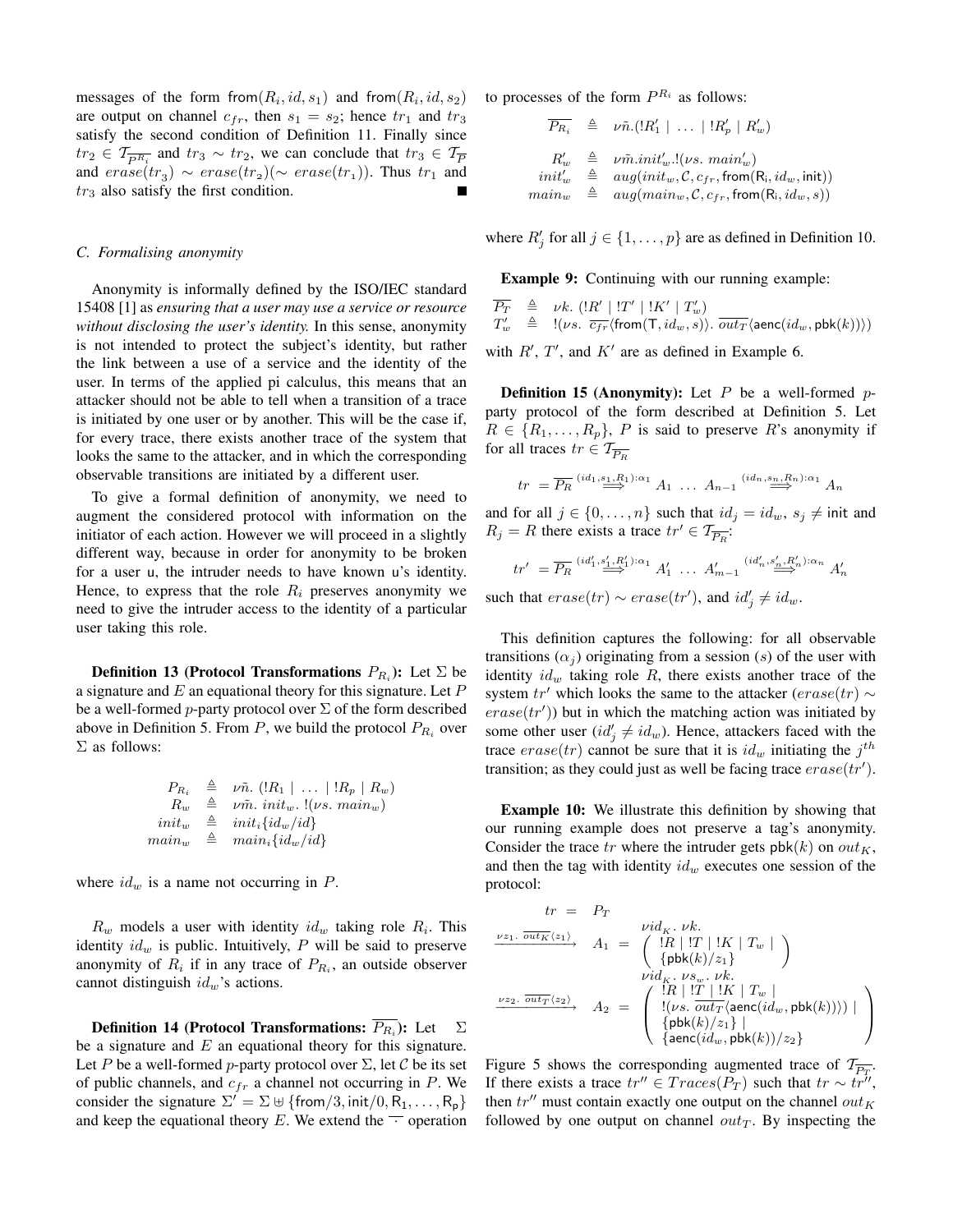$$
tr' = \overrightarrow{P_T}
$$
\n
$$
\longrightarrow \begin{pmatrix}\n\frac{1R'}{W} & \frac{1T'}{W} & \frac{1}{K'} \\
\frac{1}{2} & \frac{1}{2} & \frac{1}{2} & \frac{1}{2} & \frac{1}{2} \\
\frac{1}{2} & \frac{1}{2} & \frac{1}{2} & \frac{1}{2} & \frac{1}{2} \\
\frac{1}{2} & \frac{1}{2} & \frac{1}{2} & \frac{1}{2} & \frac{1}{2} \\
\frac{1}{2} & \frac{1}{2} & \frac{1}{2} & \frac{1}{2} & \frac{1}{2} \\
\frac{1}{2} & \frac{1}{2} & \frac{1}{2} & \frac{1}{2} & \frac{1}{2} \\
\frac{1}{2} & \frac{1}{2} & \frac{1}{2} & \frac{1}{2} & \frac{1}{2} \\
\frac{1}{2} & \frac{1}{2} & \frac{1}{2} & \frac{1}{2} \\
\frac{1}{2} & \frac{1}{2} & \frac{1}{2} & \frac{1}{2} \\
\frac{1}{2} & \frac{1}{2} & \frac{1}{2} & \frac{1}{2} \\
\frac{1}{2} & \frac{1}{2} & \frac{1}{2} & \frac{1}{2} \\
\frac{1}{2} & \frac{1}{2} & \frac{1}{2} & \frac{1}{2} \\
\frac{1}{2} & \frac{1}{2} & \frac{1}{2} & \frac{1}{2} \\
\frac{1}{2} & \frac{1}{2} & \frac{1}{2} & \frac{1}{2} \\
\frac{1}{2} & \frac{1}{2} & \frac{1}{2} & \frac{1}{2} \\
\frac{1}{2} & \frac{1}{2} & \frac{1}{2} & \frac{1}{2} \\
\frac{1}{2} & \frac{1}{2} & \frac{1}{2} & \frac{1}{2} \\
\frac{1}{2} & \frac{1}{2} & \frac{1}{2} & \frac{1}{2} \\
\frac{1}{2} & \frac{1}{2} & \frac{1}{2} & \frac{1}{2} \\
\frac{1}{2} & \frac{1}{2} & \frac{1}{2} & \frac{1}{2} \\
\frac{1}{2} & \frac{1}{2} & \frac{1}{2} & \frac{1}{2} \\
\frac{1}{2} & \frac{1}{2} &
$$

Fig. 5. Augmented trace of Example 10

specification of the  $P_T$  we know that all traces  $tr''$  would then be of the form:

$$
\begin{array}{rl} tr''&=&P_T\\ \Rightarrow^{\;\;\nu z_1.\;\;\overline{out_K}\langle z_1\rangle\;)} \ A'_1\equiv \nu \tilde{n}.\,\left(Q \mid \{\text{pbk}(k)/z_1\}\right)\\ \Rightarrow^{\;\;\nu z_2.\;\;\overline{out_T}\langle z_2\rangle\;}\ \ A'_2\equiv \nu \tilde{m}.\left(\begin{array}{l|l} R \mid \{\text{pbk}(k)/z_1\}\\ \{\text{aenc}(id,\text{pbk}(k))/z_2\}\end{array}\right) \end{array}
$$

If  $id = id_w$  then the corresponding augmented trace will not satisfy the second condition of Definition 15, and otherwise  $tr'' \nless t$  tr because  $\phi(A_2) \nless s \phi(A_2')$ . Indeed, if we consider  $z_2$  and aenc( $id_w, z_1$ ), these two terms are equal in the frame  $\phi(A_2)$  but not in the frame  $\phi(A'_2)$  if  $id \neq id_w$ .

Now, for the same reasons that lead us to the stronger definition of unlinkability, we give a stronger characterisation of anonymity in terms of observational equivalence.

**Definition 16 (Strong anonymity):** Let  $P$  be a wellformed p-party protocol of the form described at Definition 5. P is said to preserve strong anonymity of  $R_i$ 's if

$$
P \approx_l P_{R_i}
$$

where  $P_{R_i}$  is as defined at Definition 15.

Defined in this way, strong anonymity ensures that an outside observer does not see the difference between the system  $P_{R_i}$  (with user  $id_w$  taking role  $R_i$ ) and the original system P (where the user  $id_w$  is not present). In this case, P is the ideal version of the protocol for user  $id_w$ . Indeed, since  $id_w$  is not present in the system P, her anonymity is trivially preserved.

Example 11: To illustrate this definition, we will show that our protocol  $P$  of Example 2 does not preserve strong Anonymity for tags. For this, consider the trace  $tr$  from Example 10. If  $P$  did preserve strong anonymity of tags, there would be a trace  $tr'$  of P such that  $tr' \sim tr$ . However, all traces  $tr'$  of P with exactly one observable output on channel  $out_K$  followed by an observable output on channel  $out_T$  are of the form of  $tr''$  presented in the previous Example 10. We are thus faced with the same situation as in Example 10, and can mimic the same argument to conclude that there exists no trace  $tr'$  of P such that  $tr' \sim tr$ . In consequence,  $P_T \not\approx_l P$ and strong anonymity does not hold.

To support our observational-equivalence-based definition we compare the two given definitions of anonymity. We show that anonymity is strictly weaker than strong anonymity:

Theorem 3 (Anonymity  $\Rightarrow$  Strong anonymity): Let P be a well-formed p-party protocol of the form described at Definition 5, such that P preserves  $R_i$ 's anonymity. It is not necessarily the case that  $P$  preserves  $R_i$ 's strong anonymity.

*Proof:* To prove this we show that there exists a role of a protocol P preserving anonymity but not strong anonymity. Consider the following protocol:

$$
P \triangleq \nu c_{pv} \cdot (!R \mid !T)
$$
  
\n
$$
R \triangleq \nu id. \, !(\nu s. \, c_{pv}(x).\overline{c_{pb}}\langle x \rangle)
$$
  
\n
$$
T \triangleq \nu id. \, !(\nu s. \, \overline{c_{pv}}\langle id \rangle)
$$

Informally this protocol works as follows: tags  $(T)$  identify themselves to readers  $(R)$  by sending their identity id on the private channel  $c_{pv}$ . Readers can output the identity of tags they have previously identified.

Tags' anonymity is preserved by this protocol. Indeed, since all the messages output by the tags, are outputted on the private channel  $c_{pv}$ , an outside observer cannot see and thus cannot link any message sent by a tag to its identity. More precisely,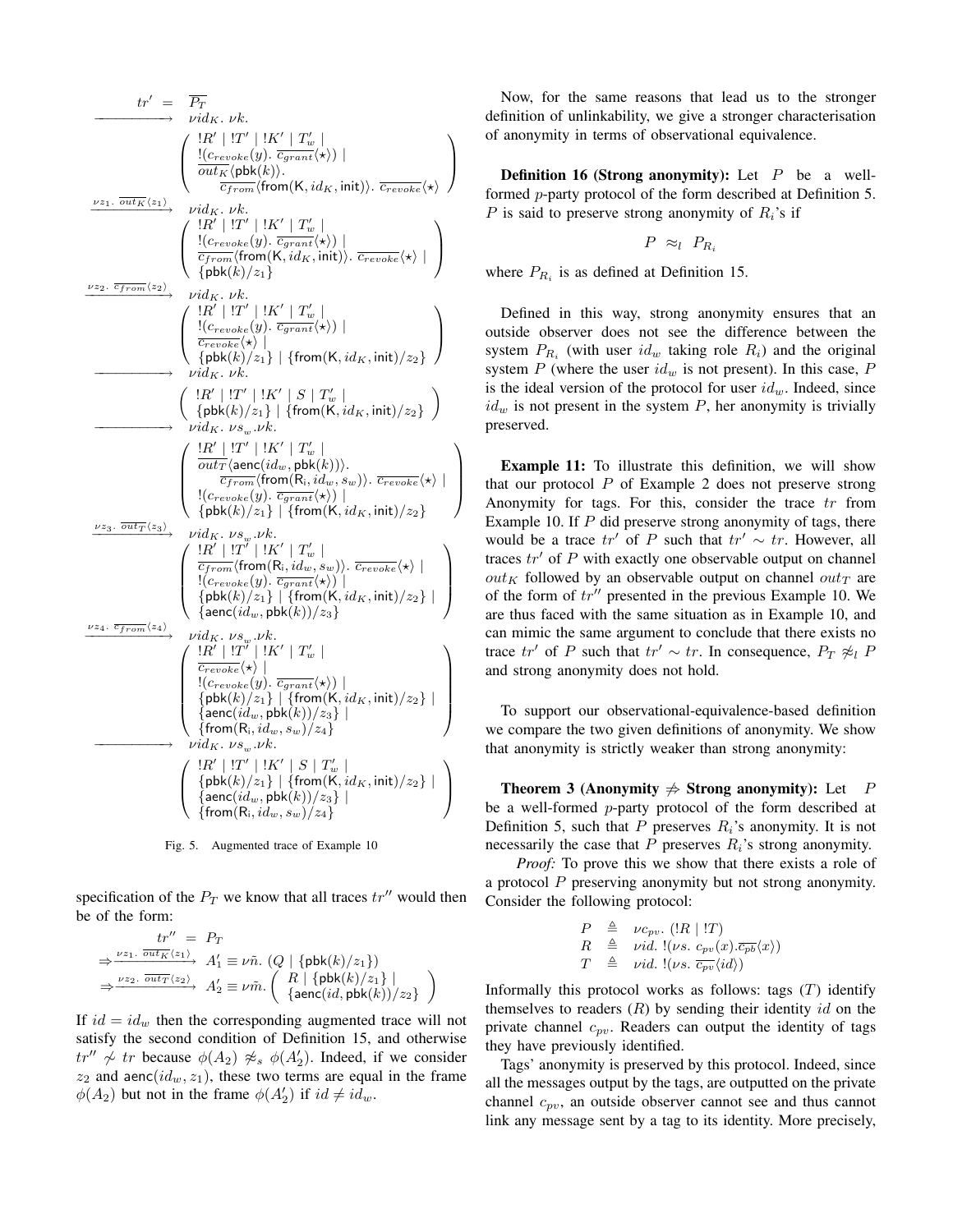let tr be a trace of  $\mathcal{T}_{\overline{P_T}}$  and we consider tr as the trace  $tr'$ in the Definition 15. The second condition of the definition of anonymity only concerns observable actions initiated by tags in tr, and since messages output by tags are not observable (they all occur on the private channel  $c_{pv}$ ), it is necessary that tr and  $tr' = tr$  satisfy the second condition. Moreover, since we have considered  $tr' = tr$ , the first condition of this definition trivially holds.

However,  $T$  doesn't preserve strong anonymity. While in  $P_T$ the readers can output  $id_w$ , in P they can output any identity except  $id_w$ . Hence the traces outputting  $id_w$  on  $c_{pb}$  cannot be mimicked by any trace of  $P$ , and since  $id_w$  is public, an outside observer can detect this. In consequence,  $P_T \not\approx_l P$ and strong anonymity does not hold.

Theorem 4 (Strong anonymity  $\Rightarrow$  Anonymity): Let P be a well-formed p-party protocol of the form described in Definition 5, and such that the role  $P$  preserves strong anonymity of  $R_i$ , then P also preserves  $R_i$ 's anonymity.

*Proof:* Due to lack of space, we only present a sketch of the proof. Let  $tr_1$  be a trace of  $\mathcal{T}_{\overline{P_{R_i}}}$ , and  $tr'_1 = erase(tr_1)$ its corresponding trace in  $Trace(P_{R_i})$ . By strong anonymity we know that there exists a trace  $tr'_2 \in Traces(P)$  such that  $tr'_2 \sim tr'_1$ . By construction of the augmented protocol  $\overline{P}$  we have that the corresponding trace  $tr_2$  of  $tr'_2$  is such that if a message is of the form from  $(R_i, id, s)$  is output on channel  $c_{fr}$ , then  $id \neq id_w$ . Now, because each trace of  $\overline{P}$  can be mimicked by an equivalent trace of  $P_{R_i}$ , we know that there exists a trace  $tr_3$  of  $\overline{P_{R_i}}$  such that  $tr_3 \sim tr_2$  and such that if a messages of the form from  $(R_i, id, s)$  is output on channel  $c_{fr}$ , then  $id \neq id_w$ ; hence  $tr_1$  and  $tr_3$  satisfy the second condition of Definition 15. Finally since  $tr_2 \in \mathcal{T}_{\overline{P}}$  and  $tr_3 \sim tr_2$ , we can conclude that  $tr_3 \in \mathcal{T}_{\overline{P_{R_i}}}$  and  $erase(tr_3) \sim erase(tr_2)(\sim$  $erase(tr<sub>1</sub>)$ ). Thus  $tr<sub>1</sub>$  and  $tr<sub>3</sub>$  also satisfy the first condition of anonymity.

#### *D. Unlinkability* vs. *Anonymity*

Having shown that unlinkability (*resp.* anonymity) is strictly weaker than strong unlinkability (*resp.* strong anonymity), we now complete the picture by comparing unlinkability (*resp.* strong unlinkability) with anonymity (*resp.* strong anonymity). In particular, we show that unlinkability does not imply anonymity, contradictory to what had been suggested by other authors [13].

**Theorem 5 (Unlinkability**  $\neq$  **Anonymity):** Let P be a well-formed p-party protocol of the form described at Definition 5, and such that  $P$  preserves (strong) unlinkability of  $R_i$ . It is not necessarily the case that P preserves  $R_i$ 's (strong) anonymity.

*Proof:* To prove this, we show that there exists a protocol P preserving strong unlinkability (and unlinkability by Theorem 2) of one of its roles  $R$ , but not their anonymity (nor their strong anonymity, by Theorem 4). Consider the following protocol:

 $P \triangleq \nu c_{pv}$ .  $\nu d_{pv}$ . (!T | !R)  $R \triangleq \nu id.$  !(vs.  $c_{pv}(x)$ .  $\overline{d_{pv}}(x)$ )  $T \triangleq \nu id. \overline{c_{pv}}\langle id \rangle$ .  $!(\nu s. d_{pv}(x).$  if  $x = id$  then  $\overline{c}\langle id \rangle$ )

Informally, this protocol works as follows: tags  $(T)$  register themselves to a reader  $(R)$  through channel  $c_{pv}$ . The readers grant permission through channel  $d_{pv}$  to tags that have previously registered themselves to publicly output their identity. However, each tag gets permission to publicly output its identity only once.

Now, let's consider a trace of the protocol. What an intruder observes is a sequence of distinct tag identifiers output on channel  $c_{pb}$ . All these outputs are distinct and are initiated by distinct tags. Hence this protocol preserves strong unlinkability (and hence unlinkability by Theorem 2). However, since tags publicly output their identity (only once in their whole life), tags' anonymity (and tags' strong anonymity by Theorem 4) is not preserved by this protocol.

In consequence unlinkability does not imply anonymity.  $\blacksquare$ 

**Theorem 6 (Anonymity**  $\neq$  **Unlinkability):** Let P be a well-formed p-party protocol of the form described in Definition 5 such that P preserves (strong) anonymity of  $R_i$ . It is not necessarily the case that P preserves  $R_i$ 's (strong) unlinkability.

*Proof:* To prove this, we show that there exists a protocol P preserving strong anonymity (and hence anonymity by Theorem 4) of one of its roles  $R$ , but not their unlinkability (nor their strong unlinkability, by Theorem 2). Consider the following protocol:

$$
P \triangleq \nu k
$$
.  $T \triangleq \nu id$ .  $!(\nu s. \overline{c} \langle \textsf{senc}(id, k) \rangle)$ 

Informally, this protocol works as follows: tags  $T$  share a common symmetric key  $k$ , and identify themselves by publicly outputting their identity symmetrically encrypted with k.

It is obvious that this protocol doesn't preserve strong unlinkability of tags (and by Theorem 2 nor their unlinkability). Indeed, in each session, tags identify themselves with the a distinct message.

However, this protocol preserves strong anonymity (and thus anonymity) since the considered intruder in this example doesn't control any tag and hence doesn't know the key  $k$ . Therefore, although it knows when two messages come from the same tag, it can not infer the tag's identity.

We conclude this section with the following picture that summarises our results on anonymity and unlinkability.

| <b>Strong Unlinkability</b> | $\not\Leftarrow$ | <b>Strong Anonymity</b> |
|-----------------------------|------------------|-------------------------|
| $\gamma$                    |                  | ∜<br>₩                  |
| Unlinkability               |                  | Anonymity               |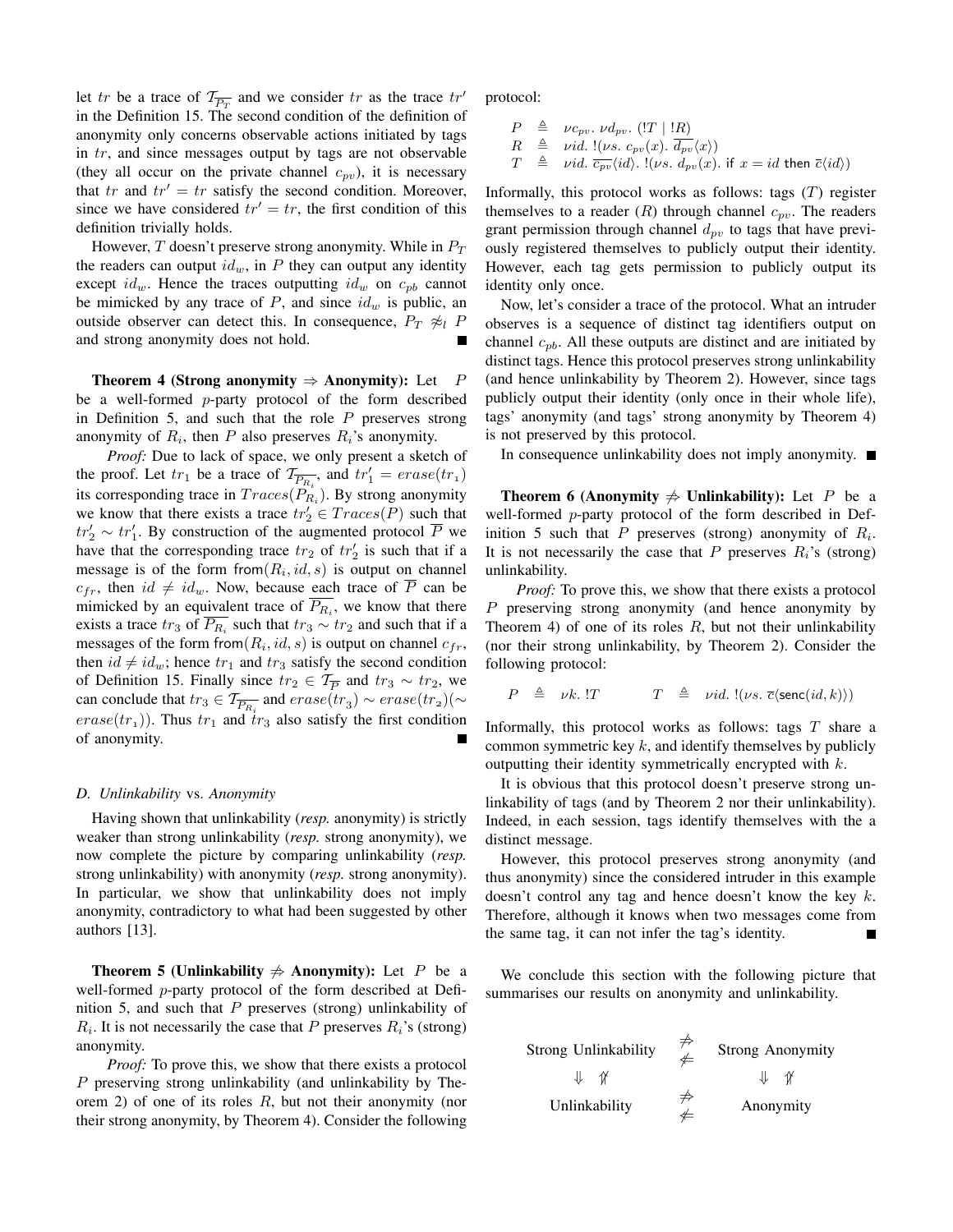| Passport                         | Reason                           |                                  |                                  |                                  |                                  |                                  |                                  |                                  |                                  |                                  |                                  |                                  |                                  |                                  |                                  |                                  |                                  |                                  |                                  |                                  |                       |
|----------------------------------|----------------------------------|----------------------------------|----------------------------------|----------------------------------|----------------------------------|----------------------------------|----------------------------------|----------------------------------|----------------------------------|----------------------------------|----------------------------------|----------------------------------|----------------------------------|----------------------------------|----------------------------------|----------------------------------|----------------------------------|----------------------------------|----------------------------------|----------------------------------|-----------------------|
| \n $N_{T} \in R \{0,1\}^{64}$ \n | \n $N_{T} \in R \{0,1\}^{64}$ \n | \n $N_{T} \in R \{0,1\}^{64}$ \n | \n $N_{T} \in R \{0,1\}^{64}$ \n | \n $N_{T} \in R \{0,1\}^{64}$ \n | \n $N_{T} \in R \{0,1\}^{64}$ \n | \n $N_{T} \in R \{0,1\}^{64}$ \n | \n $N_{T} \in R \{0,1\}^{64}$ \n | \n $N_{T} \in R \{0,1\}^{64}$ \n | \n $N_{T} \in R \{0,1\}^{64}$ \n | \n $N_{T} \in R \{0,1\}^{64}$ \n | \n $N_{T} \in R \{0,1\}^{64}$ \n | \n $N_{T} \in R \{0,1\}^{64}$ \n | \n $N_{T} \in R \{0,1\}^{64}$ \n | \n $N_{T} \in R \{0,1\}^{64}$ \n | \n $N_{T} \in R \{0,1\}^{64}$ \n | \n $N_{T} \in R \{0,1\}^{64}$ \n | \n $N_{T} \in R \{0,1\}^{64}$ \n | \n $N_{T} \in R \{0,1\}^{64}$ \n | \n $N_{T} \in R \{0,1\}^{64}$ \n | \n $N_{T} \in R \{0,1\}^{64}$ \n | \n $N_{T} \in R \{0,$ |

Fig. 6. The Basic Access Control Protocol

#### IV. CASE STUDY: THE E-PASSPORT

An e-Passport is a passport with an embedded RFID tag; over 40 countries have, together, issued many millions of e-Passports. The RFID tag stores the information printed on the passport and a JPEG copy of the picture. The tags also have the capacity to store fingerprints and iris scans, although these are rarely used. The ICAO publishes the specification for e-Passports [21] and each nation has implemented their own version. As the specification is not completely comprehensive, each nation's passport has subtle differences.

RFID tags use a unique identifier (UID) to establish a communication channel. The French passport randomises its UID for each new session. Read access to the data on the passport is protected by the Basic Access Control (BAC) protocol. This protocol produces a session key by using another key derived from the date of birth, date of expiry and the passport number printed on the document. The aim of this design is to make the passport unlinkable and to ensure that only parties with physical access to the passport can read the data.

BAC is a three-pass key establishment protocol, as shown in Figure 6.*a*. Here  $\{-\}_K$  denotes Triple-DES encryption with the key K and  $MAC_K(-)$  denotes a cryptographic checksum Message Authentication Code. The passport stores two keys:  $ke$  and  $km$ . The reader derives these keys using the machinereadable information on the passport, which has, in theory, been scanned before the wireless communication begins. The reader initiates the protocol by sending a challenge to the tag and the tag replies with a random 64-bit string  $N_T$ . The reader then creates its own random nonce and some new random key material, both 64-bits. These are encrypted, along with the tag's nonce and sent back to the reader. A MAC is computed using the  $km$  key and sent along with the message, to ensure the message is received correctly. The tag receives this message, verifies the MAC, decrypts the message and checks that its nonce is correct; this guarantees to the tag that the message from the reader is not a replay of an old message. The tag then generates its own random 64-bits of key material and sends this back to the reader in a similar message, except this time the order of the nonces is reversed, this stops the reader's message being replayed directly back to the reader. The reader checks the MAC and its nonce, and both the tag and the reader use the xor of the key material as the seed for a session key, with which to encrypt the rest of the session.

The ICAO e-Passport standard [21] specifies that the passport must reply with an error message to every ill formed or incorrect message from the reader, but it does not specify what the error message should be. To find the error messages, we experimented with a French passport and found that it responded to an incorrect MAC with the error code "6300", which means "no information given". If the MAC was correct, and the passport went on to find that the nonce did not match then it responded with an error code "6A80", meaning "incorrect parameters".

In Figure 6.*b* we give our applied pi-calculus model of the French implementation of the BAC protocol. We used the notation let  $u = M$  in P for the process obtained by substituting in  $P$  all the free occurrences of the name or variable u by the term M, *i.e.* for  $P\{M/u\}$ . The process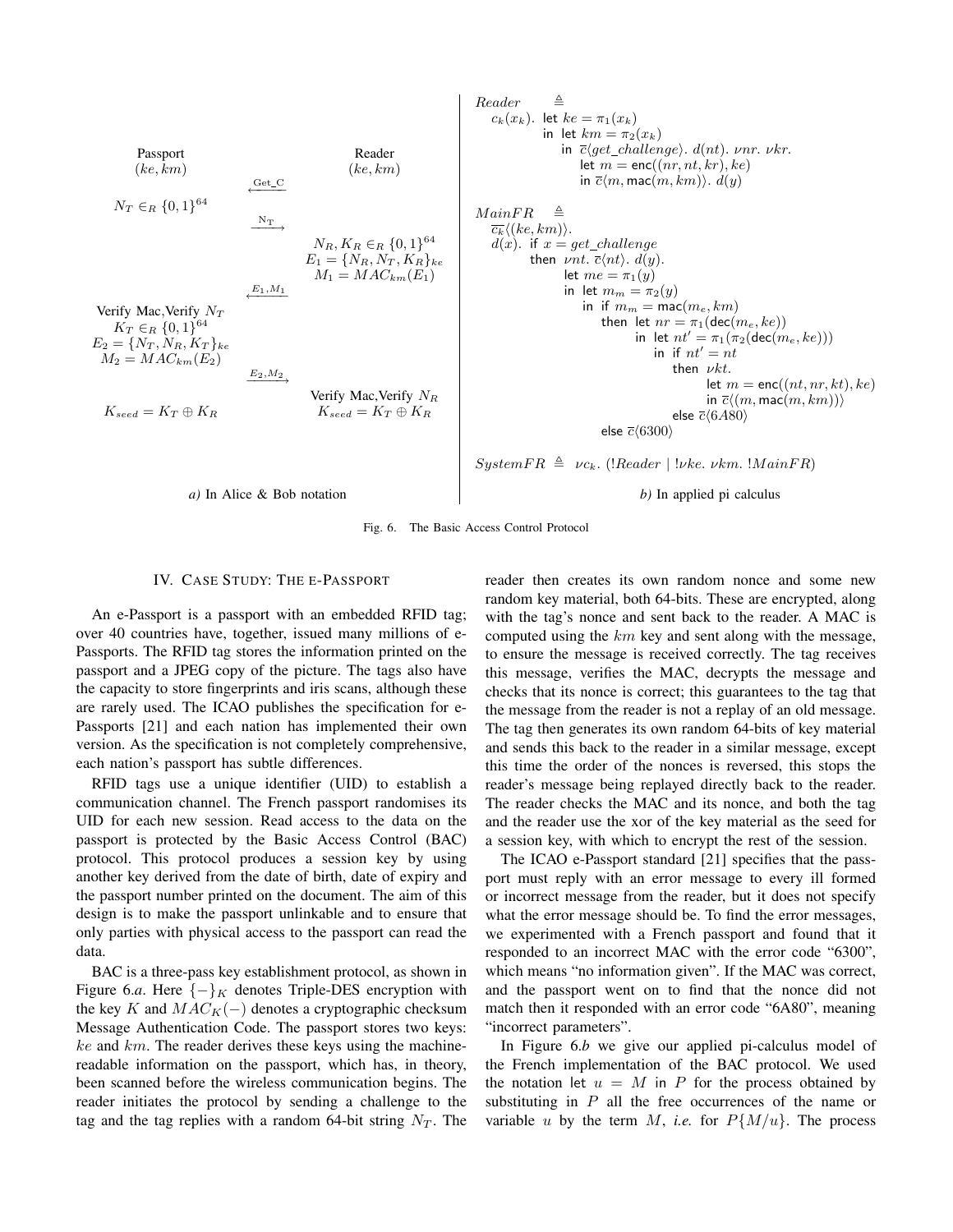

Fig. 7. Attack on the French implementation of BAC

*SystemFR* represents an arbitrary number of passports each being read an arbitrary number of times. The tag starts off by passing its encryption and MAC keys to the reader on a private channel, this represents the reader generating the keys from the machine readable information on the passport, which, when done correctly, should not be observable by the attacker. All following messages between the tag and the reader are sent on the public channel  $c$ , reflecting that these messages are sent wirelessly. In this model we are looking at just the BAC protocol, a more comprehensive model for the e-passport could include the transfer of data that happens after the BAC protocol, so allowing an attacker to see if the reader has accepted the last message from the tag.

#### *A. Attack on the French implementation of the BAC protocol*

Due to lack of space, we only give an informal description of the unlinkability attack on the French implementation of the BAC protocol. According to Definition 11, such an attack consists in a trace of *SystemFR* with two of its observable actions initiated by the same passport tag, but which isn't equivalent to any trace of *SystemFR* with the corresponding observable actions not initiated by the same passport tag. The attack trace is given in Alice & Bob notation in Figure 7, and works as follows.

First, the protocol runs, and all the messages generated by the passport and the reader are recorded by the intruder. Then, in the *SystemFR* process, the attacker starts another run of the protocol with the same tag. After sending the get\_challenge message, the message from the reader in the previous round is replayed to the passport. At this point the

*SystemFR* process broadcasts the 6A80 error code. In this trace the  $3^{rd}$  message is received by the same passport tag that has sent the error message at the  $8^{th}$  step. However, there is no possible equivalent trace of *SystemFR* with the corresponding two actions not initiated by the same passport tag.

This failing of unlinkability in our framework leads directly to a real life attack on anyone carrying a French e-Passport. To detect a particular French e-Passport the attacker must first record the encrypted message sent to the passport by a legitimate reader. That passport can then be distinguished from any other passport by first sending a  $get\_challenge$  message and then replaying the recorded message, if the passport replies with a 6300 error code then we know that the MAC check, which uses the passport's unique MAC key failed, and therefore it's not the target passport. If the attacker sees the 6A80 error code, they know that the MAC check passed and then the nonce check failed, meaning that the passport is using the targets unique MAC key. We have tested this attack and found that it works in practice, as well as in theory. The range of our RFID reader was only 9cm meaning that the danger of the attack is limited, however work by Juels et al. [20] shows that more powerful readers can have a much greater range.

#### *B. Thwarting the attack of the French e-passport*

We also tested e-passports from the UK, Germany, Ireland and Russia. All of these passports replied with the same error code for a failed nonce and a failed MAC check (usually a 6300 message, never a 6A80 message). We can model these passports by changing the error codes in Figure 6.*b* to both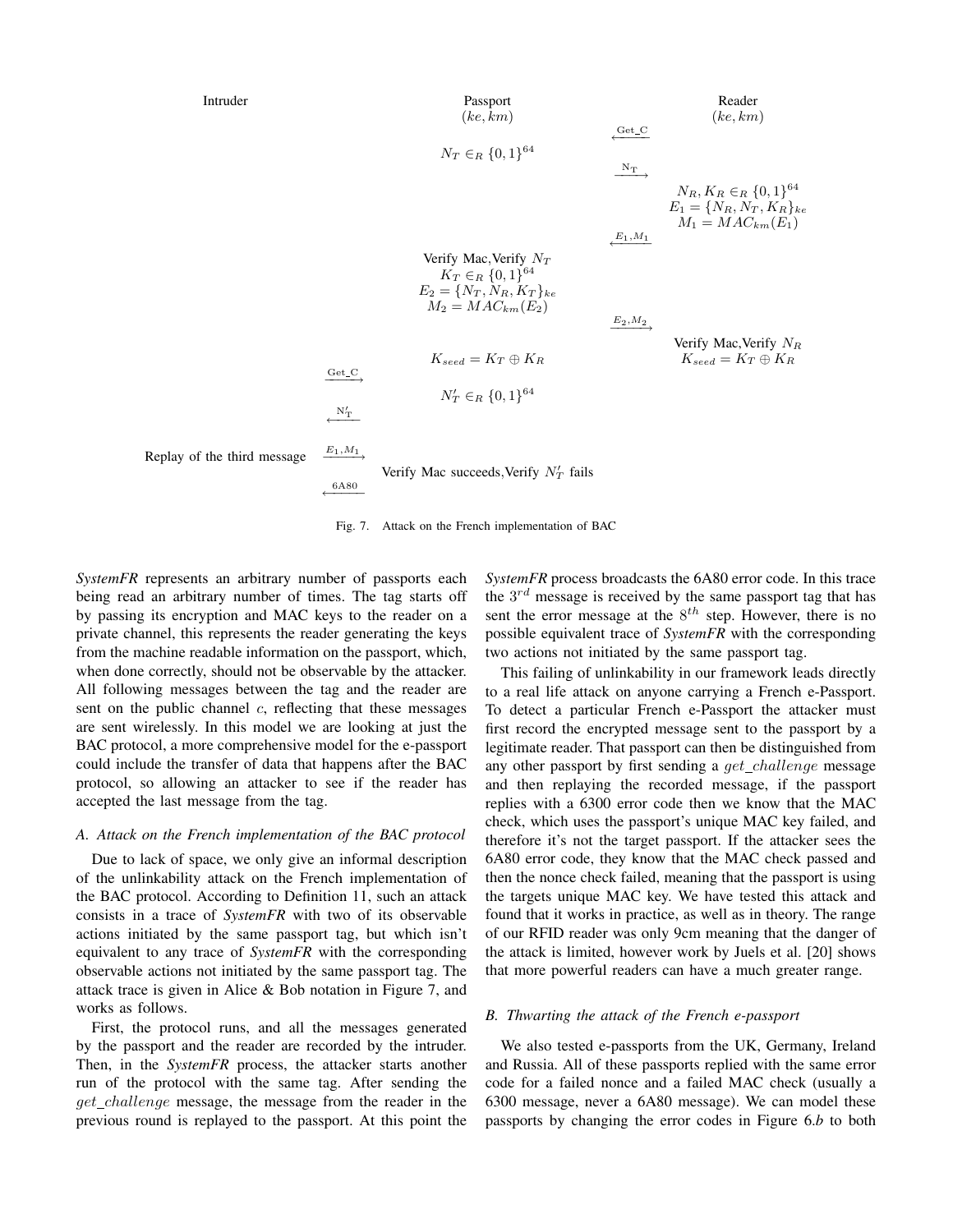be 6300, leading to the process *SystemUK*:

 $MainUK \triangleq$  let  $A680 = 6300$  in  $MainFR$ 

 $SystemUK \triangleq \nu c_k.$  (!Reader | !νke. νkm. !MainUK)

and its idealised version *SystemUK'*:

 $SystemUK' \triangleq \nu c_k$ . (!Reader | !νke. νkm. MainUK)

Checking the bisimulation by hand, we find that SystemUK  $\approx_l$  SystemUK' holds: A repeating tag in the *SystemUK* process is matched by a new tag in the idealised *SystemUK'* version of the system. As both error messages are the same, these processes are now indistinguishable to the attacker for all possible inputs. Therefore, *SystemUK*  $\approx_l$  *SystemUK'* and the protocol is safe since the stronger definition of unlinkability holds.

Finding that unlinkability holds for the protocol does not rule out faults introduced by the implementation. Many authors have written about implementational flaws in e-Passports; problems include low entropy keys, the inability to revoke access, the ability to detect the country that issued the passport, and time-based linkability attacks. We give more details on these in a previous paper [11].

#### V. CONCLUSION

We have presented an analysis framework for unlinkability and anonymity. Our use of the applied pi-calculus as the basis for this framework has made our definitions precise and our analysis of these definitions rigorous. We defined weak and strong versions of unlinkability and anonymity and shown that anonymity and unlinkability are independent properties. The strong versions hold if a system is bisimilar to an idealised version of itself, and are easy to check automatically. The weak versions are harder to check but a failure of the weak versions implies a practical attack against the system. We show that our strong definitions imply the weak versions. This means that when checking a system we can try to check the strong definitions first, and if they fail we can go on to use the weak definitions to look for attacks.

As with any framework, the true test of our definitions is how useful they are when it comes to analysing real systems. We demonstrate the utility of our framework with case study on the French e-passport. In the course of this work we found a new linkability attack that makes it possible to detect the presence of a particular French e-Passport.

For further work, we intend to use our framework to analyse a range of devices and look for new linkability attacks, we also speculate that it is possible to define "anonymity with a single failure" and show that unlinkability implies at most one failure of anonymity.

#### ACKNOWLEDGEMENT

This work has been partially supported by the EPSRC project *Verifying Interoperability Requirements in Pervasive Systems* (EP/F033540/1).

#### **REFERENCES**

- [1] ISO 15408-2: Common Criteria for Information Technology Security Evaluation - Part 2: Security functional components. Final draft, ISO/IEC, July 2009.
- [2] Martín Abadi and Cédric Fournet. Mobile values, new names, and secure communication. *SIGPLAN Not.*, 36(3):104–115, 2001.
- [3] Myrto Arapinis, Tom Chothia, Eike Ritter, and Mark Ryan. Untraceability in the applied pi-calculus. In *RISC09: Proceedings the 1st International Workshop on RFID Security and Cryptography*. IEEE, 2009.
- [4] Gildas Avoine. *Cryptography in Radio Frequency Identification and Fair Exchange Protocols*. PhD thesis, EPFL, Lausanne, Switzerland, December 2005.
- [5] Gildas Avoine, Etienne Dysli, and Philippe Oechslin. Reducing time complexity in RFID systems. In Bart Preneel and Stafford Tavares, editors, *Selected Areas in Cryptography – SAC 2005*, volume 3897 of *Lecture Notes in Computer Science*, pages 291–306, Kingston, Canada, August 2005.
- [6] Michael Barbaro and Tom Zeller Jr. A face is exposed for aol searcher no. 4417749. The New York Times, August 9, 2006.
- [7] Bruno Blanchet. An efficient cryptographic protocol verifier based on prolog rules. In *CSFW '01: Proceedings of the 14th IEEE workshop on Computer Security Foundations*, page 82, Washington, DC, USA, 2001. IEEE Computer Society.
- [8] Mike Burmester, Tri van Le, and Breno de Medeiros. Provably Secure Ubiquitous Systems: Universally Composable RFID Authentication Protocols. In *Conference on Security and Privacy for Emerging Areas in Communication Networks – SecureComm*, Baltimore, Maryland, USA, August-September 2006. IEEE.
- [9] Christopher Caldwell. A pass on privacy? The New York Times, July 17, 2005.
- [10] Tom Chothia. Analysing the MUTE anonymous file-sharing system using the pi-calculus. In *FORTE*, volume 4229 of *LNCS*, pages 115– 130. Springer, 2006.
- [11] Tom Chothia and Vitaliy Smirnov. A traceability attack against epassports. In *FC10: Proceedings of the 14th International Conference on Financial Cryptography and Data Security 2010*. LNCS, Springer-Verlag, 2010.
- [12] Stéphanie Delaune, Steve Kremer, and Mark D. Ryan. Verifying privacytype properties of electronic voting protocols. *Journal of Computer Security*, 2009.
- [13] Ton van Deursen, Sjouke Mauw, and Saša Radomirović. Untraceability of RFID protocols. In *Information Security Theory and Practices. Smart Devices, Convergence and Next Generation Networks*, volume 5019. 5019 of *Lecture Notes in Computer Science*, page 115. Springer, 2008.
- [14] Ton van Deursen and Saša Radomirović. Algebraic attacks on rfid protocols. In *WISTP '09: Proceedings of the 3rd IFIP WG 11.2 International Workshop on Information Security Theory and Practice. Smart Devices, Pervasive Systems, and Ubiquitous Networks*, pages 38– 51. Springer-Verlag, 2009.
- [15] Flavio D. Garcia, Ichiro Hasuo, Wolter Pieters, and Peter van Rossum. Provable anonymity. In *Proceedings of the 3rd ACM Workshop on Formal Methods in Security Engineering (FMSE05)*, Alexandria, VA, USA, November 2005.
- [16] Simson L. Garfinkel, Ari Juels, and Ravi Pappu. RFID privacy: An overview of problems and proposed solutions. *IEEE Security and Privacy*, 3(3):34–43, 2005.
- [17] Dan Goodin. Defects in e-passports allow real-time tracking. The Register, 26th January 2010.
- [18] Ari Juels. RFID security and privacy: a research survey. *IEEE Journal on Selected Areas in Communications*, 24(2):381–394, 2006.
- [19] Ari Juels and Stephen A. Weis. Defining strong privacy for RFID. In *PERCOMW '07: Proceedings of the Fifth IEEE International Conference on Pervasive Computing and Communications Workshops*, pages 342–347, Washington, DC, USA, 2007. IEEE Computer Society.
- [20] Karl Koscher, Ari Juels, Vjekoslav Brajkovic, and Tadayoshi Kohno. Epc rfid tag security weaknesses and defenses: passport cards, enhanced drivers licenses, and beyond. In *ACM Conference on Computer and Communications Security*, pages 33–42, 2009.
- [21] PKI Task Force. PKI for machine readable travel documents offering icc read-only access. Technical report, International Civil Aviation Organization, 2004.